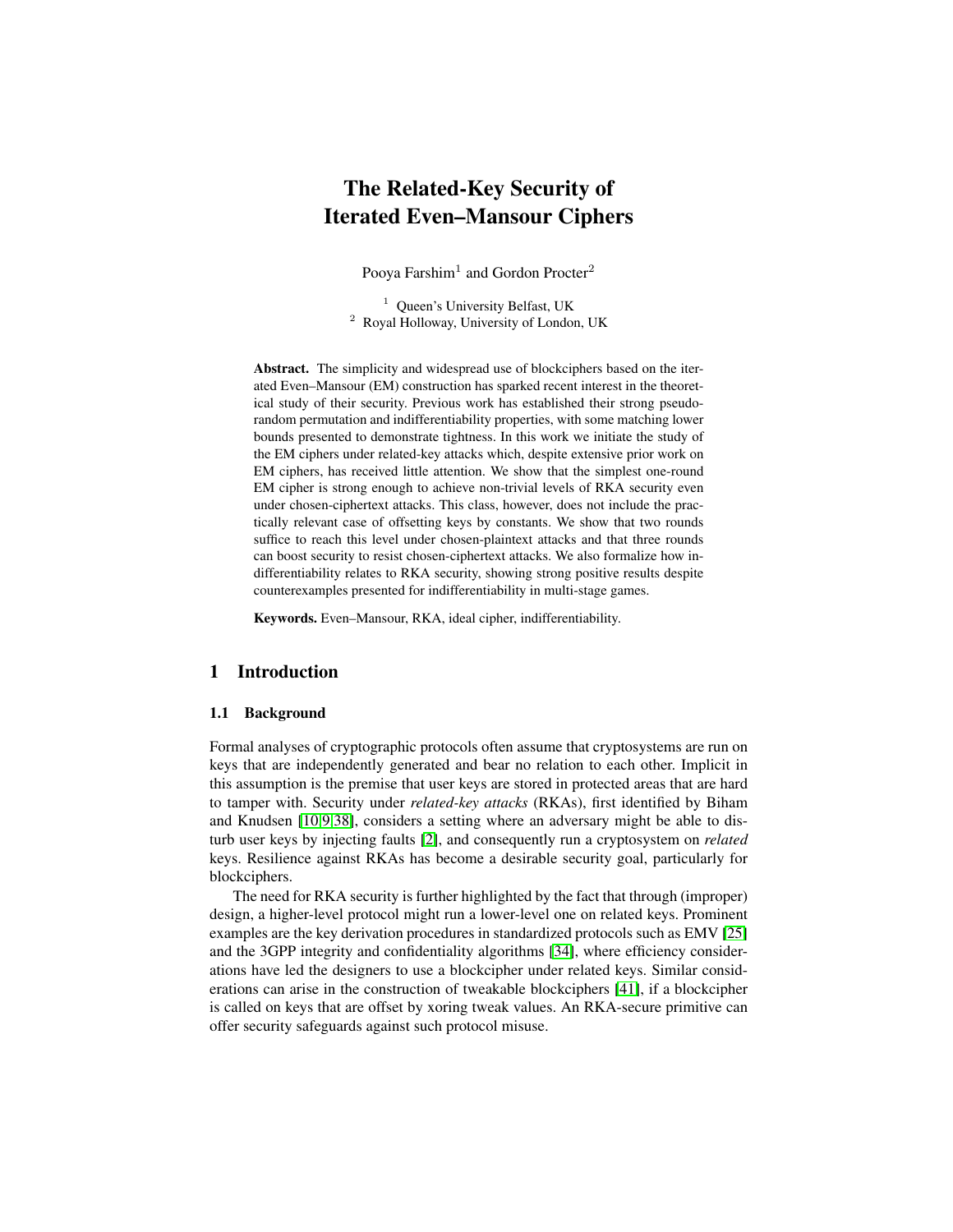Bellare and Kohno (BK) [\[7\]](#page-18-2) initiated the theoretical treatment of security under related-key attacks and propose definitions for RKA-secure pseudorandom functions (PRFs) and pseudorandom permutations (PRPs). The BK model were subsequently extended by Albrecht et al. [\[1\]](#page-17-1) to idealized models of computation to account for the possibility that key might be derived in ways that depend on the ideal primitive. Both works prove that the ideal cipher is RKA secure against wide sets of related-key deriving (RKD) functions. Bellare and Cash [\[5\]](#page-18-3) present an RKA-secure pseudorandom function from standard intractability assumptions and Bellare, Cash, and Miller [\[6\]](#page-18-4) give a comprehensive treatment of RKA security for various cryptographic primitives, leveraging the RKA resilience of PRGs to construct RKA-secure instances of various other primitives. In this work we are interested in the RKA security of blockciphers.

#### 1.2 The Even–Mansour ciphers

Key-alternating ciphers were introduced by Daemen and Rijmen [\[23\]](#page-19-2) with the aim of facilitating a theoretical discussion of the design of AES. The key-alternating cipher has since become a popular paradigm for blockcipher design, with notable examples including AES [\[22,](#page-19-3)[45\]](#page-20-2), Present [\[14\]](#page-18-5), LED [\[32\]](#page-19-4), PRINCE [\[16\]](#page-18-6), KLEIN [\[31\]](#page-19-5), and Zorro [\[30\]](#page-19-6). Key-alternating ciphers originate in the work of Even and Mansour [\[26,](#page-19-7)[27\]](#page-19-8), who considered a single round of the construction show in Figure [1;](#page-1-0) their motivation was to design the simplest blockcipher possible. This design is closely related to Rivest's DES-X construction, proposed as a means to protect DES against brute-force attacks [\[36\]](#page-20-3), which itself builds on principles dating back to Shannon [\[49,](#page-20-4) p. 713]. In this work, we use the terms 'key-alternating cipher' and 'iterated Even–Mansour cipher' interchangeably.



<span id="page-1-0"></span>Fig. 1. The t-round iterated Even–Mansour scheme.

PROVABLE SECURITY. Even and Mansour's original analysis [\[26](#page-19-7)[,27\]](#page-19-8) considers 'cracking' and 'forging' attacks in the random-permutation model and shows that no adversary can predict x given  $E(k, x)$  or  $E(k, x)$  given x with reasonable probability, without making  $q_1$  queries to the permutation and  $q_{em}$  to the encryption/decryption oracle, where  $q_1q_{em} \approx 2^n$ . The indistinguishability of the Even–Mansour scheme from a random permutation is shown by Kilian and Rogaway [\[36,](#page-20-3)[37,](#page-20-5) Theorem 3.1 with  $\kappa = 0$ ] and Lampe, Patarin and Seurin [\[39,](#page-20-6) App. B of the full version]. Both works show that an adversary making  $q_1$  and  $q_{em}$  queries to the permutation oracle and the encryption/decryption oracles respectively, has a success probability of approximately  $q_1q_{em}/2^{n-1}$ . Gentry and Ramzan [\[29\]](#page-19-9) show that the permutation oracle can be instantiated by a Feistel network with a random oracle without loss of security.

At Eurocrypt 2012, Dunkelman, Keller, and Shamir [\[24\]](#page-19-10) showed that the Even– Mansour scheme retains the same level of security using only a single key, that is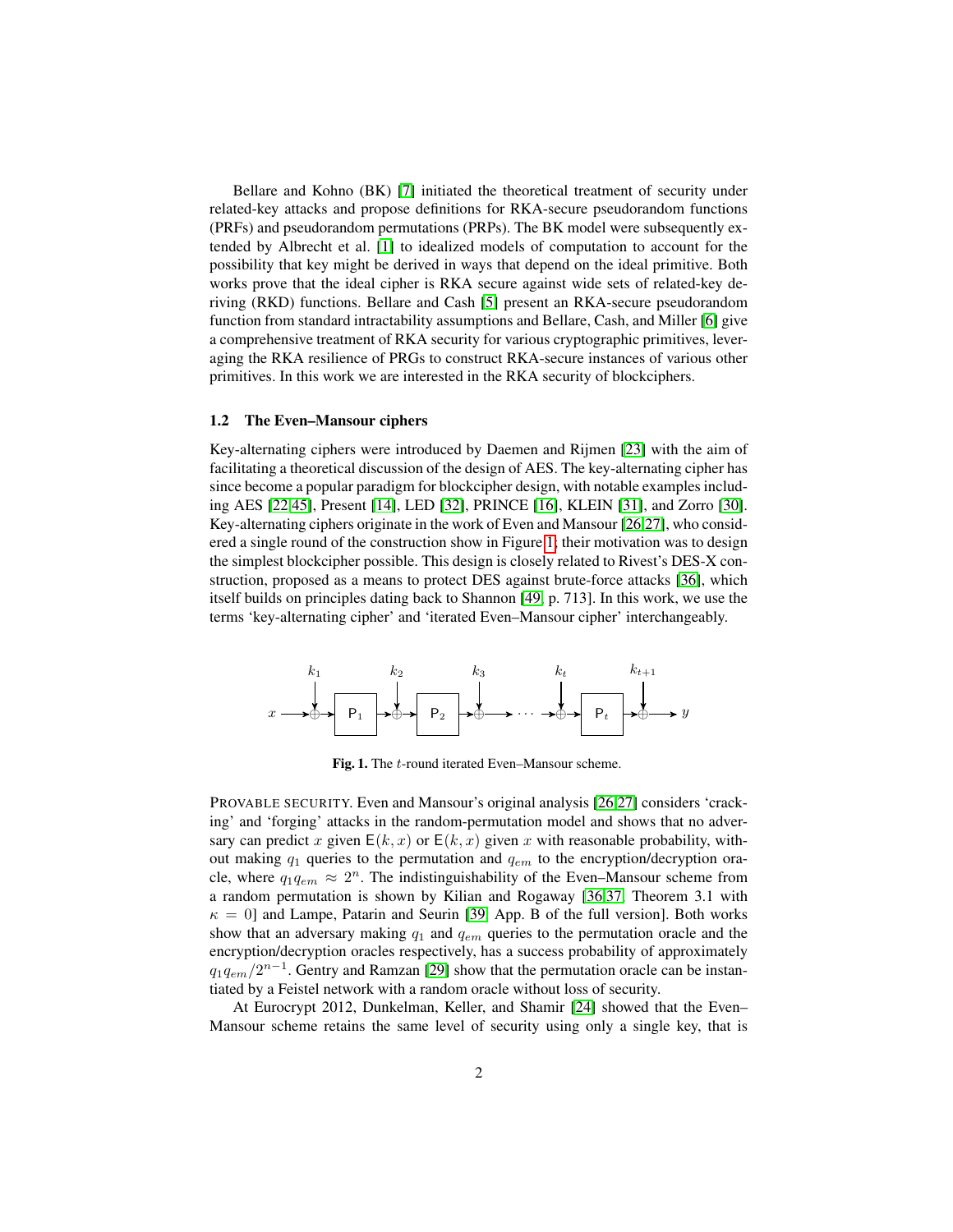$E(k, x) = P(x \oplus k) \oplus k$ . Bogdanov et al. [\[15\]](#page-18-7) show that the t-round Even–Mansour cipher with independent keys and permutations and at least two rounds ( $t \geq 2$ ) provides security up to approximately  $2^{2n/3}$  queries but can be broken in  $t \cdot 2^{tn/(t+1)}$  queries. Following this work, several papers have moved towards proving a bound that meets this attack [\[50](#page-20-7)[,39\]](#page-20-6), with Chen and Steinberger [\[18\]](#page-18-8) able to prove optimal bounds using Patarin's H-coefficient technique [\[47\]](#page-20-8). Chen et al. [\[17\]](#page-18-9) consider two variants of the tworound Even–Mansour scheme: one with independent permutations and identical round keys, the other with identical permutations but a more complex key schedule. In both cases (under certain assumptions about the key schedule), security is maintained up to roughly  $2^{2n/3}$  queries.

Maurer, Renner, and Holenstein (MRH) [\[43\]](#page-20-9) introduce a framework which formalizes what it means for a non-monolithic object to be able to replace another in arbitrary cryptosystems. This framework, know as indifferentiability, has been used to validate the design principle behind many cryptographic constructions, and in particular that of the iterated Even–Mansour constructions. Lampe and Seurin [\[40\]](#page-20-10) show that the 12 round Even–Mansour cipher using a single key is indifferentiable from the ideal cipher. Andreeva et al. [\[3\]](#page-18-10) show that a modification of the single-key, 5-round Even–Mansour cipher, where the key is first processed through a random oracle, is indifferentiable from the ideal cipher.

CRYPTANALYSIS. Daemen [\[21\]](#page-19-11) describes a chosen-plaintext attack that recovers the key of Even–Mansour in approximately  $q_1 \approx q_{em} \approx 2^{n/2}$  queries. Biryukov and Wagner [\[13\]](#page-18-11) are able to give a known-plaintext attack against the Even–Mansour scheme with the same complexity as Daemen's chosen-plaintext attack. Dunkelman, Keller, and Shamir [\[24\]](#page-19-10) introduce the slidex attack that uses only known plaintexts and can be carried out with any number of queries as long as  $q_1 \cdot q_{em} \approx 2^n$ .

Mendel et al. [\[44\]](#page-20-11) describe how to extend Daemen's attack [\[21\]](#page-19-11) to a related-key version, and are able to recover the keys when all round keys are independent. Bogdanov et al. [\[15\]](#page-18-7) remark that related-key distinguishing attacks against the iterated Even– Mansour scheme with *independent* round keys "exist trivially," and describe a keyrecovery attack, requiring roughly  $2^{n/2}$  queries against the two-round Even–Mansour scheme with identical round keys, assuming that an adversary can xor constants into the round key.

Many key-alternating ciphers such as AES [\[12,](#page-18-12)[11\]](#page-18-13), Present [\[46\]](#page-20-12), LED [\[44\]](#page-20-11), and Prince [\[35\]](#page-19-12) have been analyzed in the related-key model. One of the security claims of the LED blockcipher [\[32\]](#page-19-4) is a high resistance to related-key attacks, which is justified by giving a lower bound on the number of active S-boxes.

#### 1.3 Contributions

Despite extensive literature on the provable security of iterated Even–Mansour ciphers and (RKA) cryptanalysis of schemes using this design strategy, their formal related-key analysis has received little attention. In this work we initiate the provable RKA security analysis of such key-alternating ciphers. Our results build on the work of Barbosa and Farshim [\[4\]](#page-18-14) who study the RKA of security of Feistel constructions. They show that by appropriate reuse of keys across the rounds, the 3-round Feistel construction achieves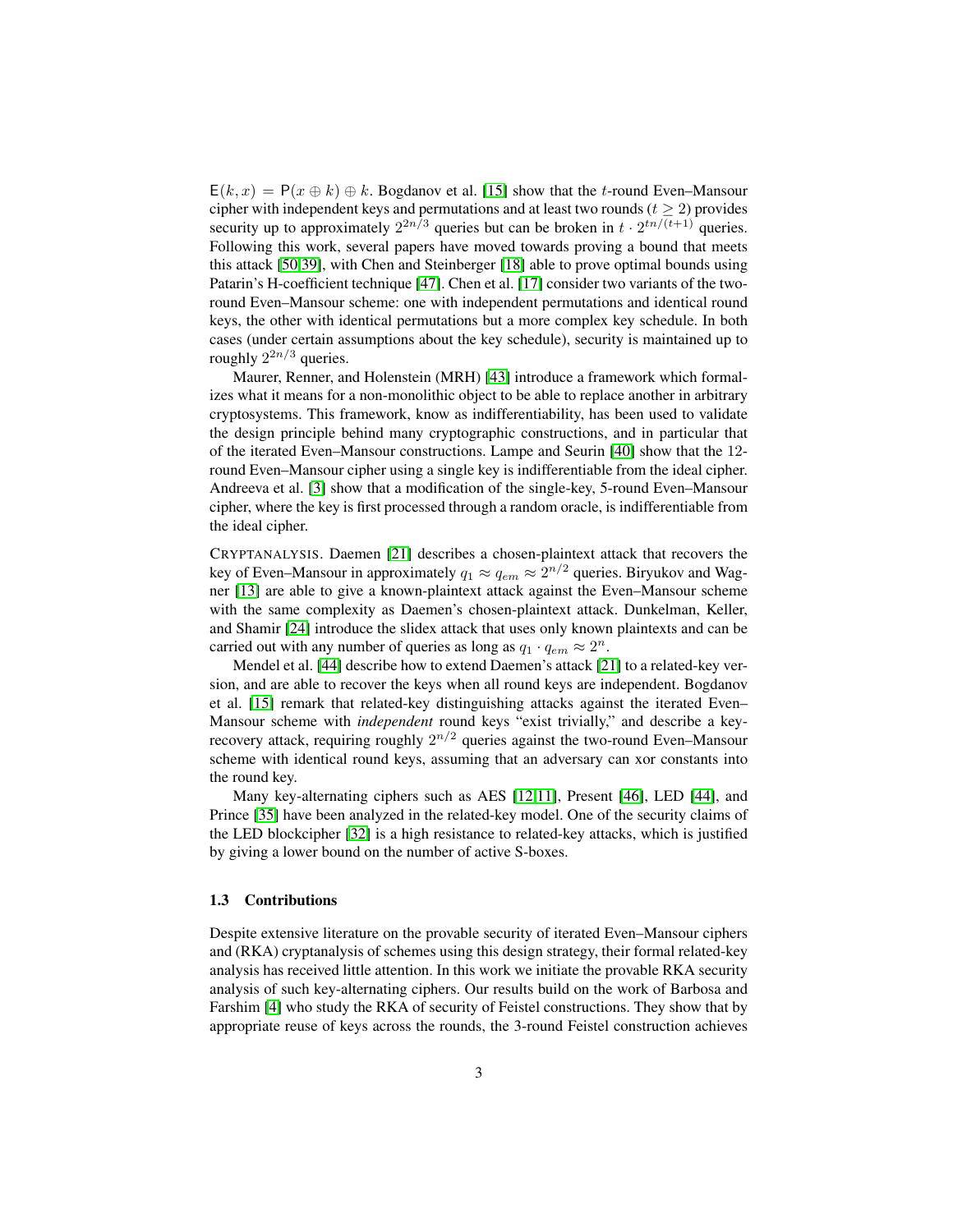RKA security under chosen-plaintext attacks. With four rounds the authors are able to prove RKA security for chosen-ciphertext attacks. The authors also formalize a randomoracle model transform by Lucks [\[42\]](#page-20-13) which processes the key via the random oracle before application. Our results are similar and we show that key reuse is also a viable strategy to protect against related-key attacks in key-alternating ciphers. In contrast to the Feistel constructions, key-alternating ciphers operate *intrinsically* in an idealized model of computation, and our analyses draw on techniques used in the formalization of Lucks's heuristic in [\[4\]](#page-18-14).

We start with the simplest of the key-alternating ciphers, namely the (one-round) EM cipher. We recall that for xor related-key attacks, where an adversary can offset keys by values of its choice, this construction does not provide RKA security [\[16](#page-18-6)[,15](#page-18-7)[,40](#page-20-10)[,3\]](#page-18-10). Indeed, it is easy to check that  $E((k_1, k_2), x) = E((k_1 \oplus \Delta, k_2), x \oplus \Delta)$ , which only holds with negligible probability for the ideal cipher. We term this pattern of adversarial behaviour *offset switching*. One idea to thwart the above attack here would be to enforce key reuse in the construction; although the above equality no longer holds, a close variant still applies:

$$
\mathsf{E}(k,x) = \mathsf{E}(k \oplus \Delta, x \oplus \Delta) \oplus \Delta.
$$

Despite this negative result, we show that the minimal EM cipher with key-reuse enjoys a non-trivial level of RKA security (even in the chosen-ciphertext setting). For a set of allowed relate-key queries  $\Phi$ , we identify a set of sufficient conditions that allow us to argue that  $\mathsf{E}(\phi(k),x)$  and  $\mathsf{E}(\phi'(k),x')$  for  $\phi, \phi' \in \Phi$  look random and independent from an adversary's point of view. As usual, our conditions impose that the RKD functions have *unpredictable* outputs, as otherwise RKA security is trivially unachievable. (For  $\phi(k) = c$ , a predictable value, consider an adversary which computes  $E(c, 0)$ ) and compares it  $E(\phi(k), 0)$ .) Our second condition looks at the generalization of the offset-switching attack above and requires it to be infeasible to find offset claws, i.e., for any pair of functions ( $\phi_1, \phi_2$ ) and any value  $\Delta$  of adversary's choice, over a random choice of k

$$
\phi_1(k)\oplus\phi_2(k)\neq\Delta.
$$

This strengthens the standard claw-freeness condition [\[7,](#page-18-2)[1,](#page-17-1)[4\]](#page-18-14), which corresponds to the  $\Delta = 0$  case. In our work, we also consider RKD functions that *depend* on the underlying permutations by placing queries to them. As mentioned above, this is particularly relevant for the Even–Mansour ciphers as they inherently operate in the randompermutation model. We build on previous work in the analysis of such functions [\[1](#page-17-1)[,4\]](#page-18-14) and formulate adequate restrictions on oracle queries that allow a security proof to be established. Informally, our condition requires that the queries made by  $\phi$ 's have empty intersection with the outputs of  $\phi$ 's, even with offsets.

The search for xor-RKA security leads us to consider the two-round EM constructions. The first attack discussed above, where the key is offset by a constant, still applies in this setting and once again we consider key reuse. (The two permutations are still independent.) For this cipher, the offset-switching attack no longer applies, which raises the possibility that the two-round Even–Mansour might provide xor-RKA security. We start with chosen-plaintext attacks, formulate three new conditions (analogous to those given for the basic scheme), and prove security under them. These conditions,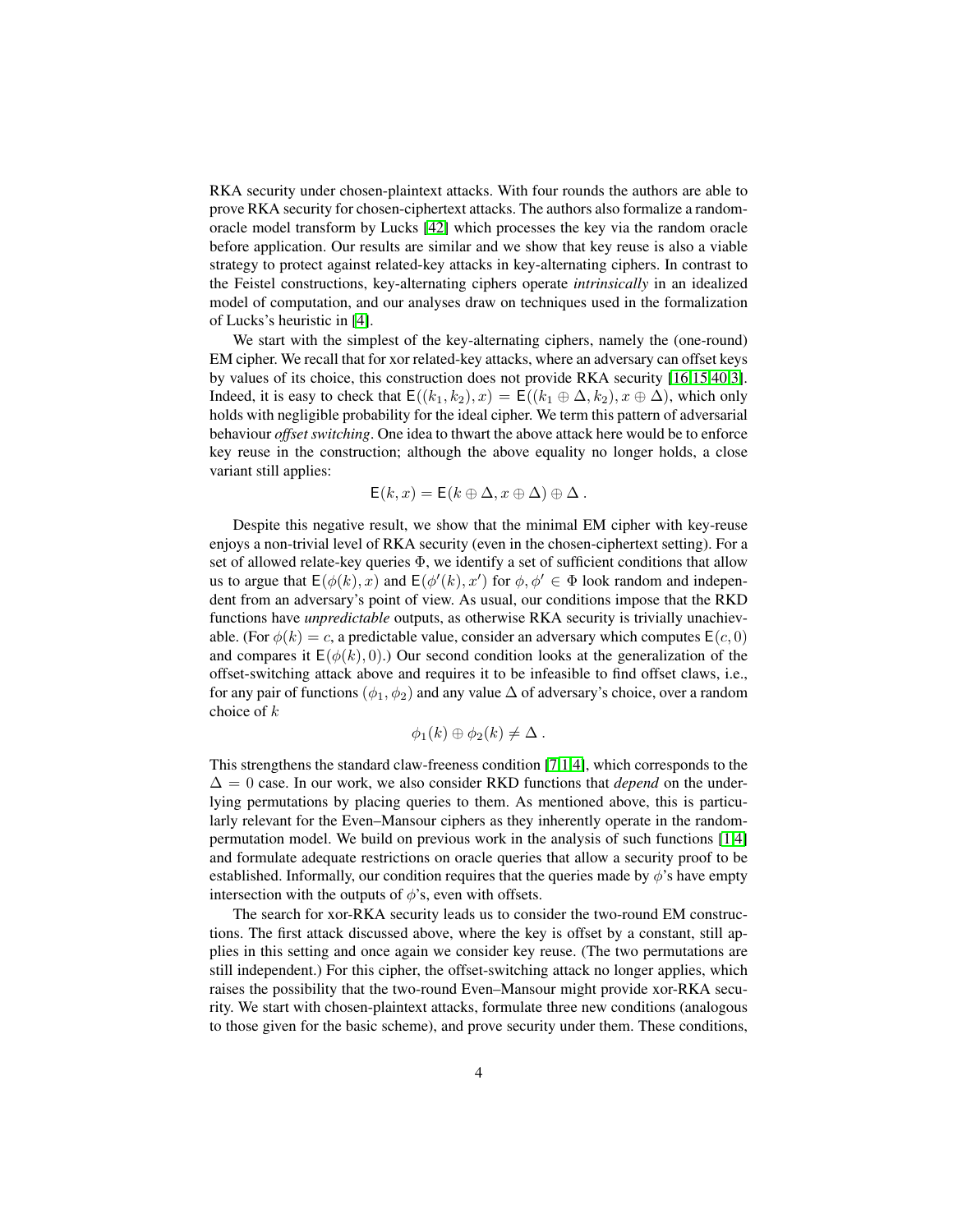as before, decouple the queries made to the permutation oracle and allow us to simulate the outer  $P_2$  oracle *forgetfully* in a reduction. We then show that this new set of restrictions are *weak* enough to follow from the standard output-unpredictability and claw-freeness properties. Since xoring with constants is output unpredictable and clawfree [\[7\]](#page-18-2), the xor-RKA security of the single-key, two-round EM construction follows. Under chosen-ciphertext attacks, however, this construction falls prey to an attack of Andreeva et al. [\[3\]](#page-18-10) on the indifferentiability of two-round EM (adapted to the RKA setting). For CCA security, we turn to three-round constructions, where we show of the 14 possible way to reuse keys, all but one fall prey to either offset switching attacks or Andreeva et al.'s attack [\[3\]](#page-18-10). On the other hand, the three-round construction which uses a single key meets the desired xor-RKA security in the CCA setting.

Dunkelman, Keller, and Shamir [\[24\]](#page-19-10) consider several variants of the Even–Mansour scheme, such as *addition* Even–Mansour where the xors are replaced with modular additions, and *involution* Even–Mansour, where random permutations are replaced with random involutions. It is reasonable to expect that our results can be modified to also apply to these schemes. Another possible variant of the Even–Mansour scheme is one where the same permutation is used across the rounds [\[17\]](#page-18-9); we briefly argue that our proof techniques carry over to this *permutation reuse* setting.

As mentioned above, Lampe and Seurin [\[40\]](#page-20-10) show that the 12-round EM construction is indifferentiable from the ideal cipher when a single key is used throughout the rounds. Ristenpart, Shacham and Shrimpton [\[48\]](#page-20-14), on the other hand, point out that indifferentiability does not necessarily guarantee composition in *multi-stage* settings and go on to note that the RKA game is multi-staged. This leaves open the question of whether indifferentiability provides any form of RKA security. We show that if RKD functions query the underlying primitive indirectly *via the construction only*, then composition holds. This level of RKA security is fairly strong as, in our opinion, it is unclear what it menas to *syntactically* changing the RKD functions from those in the ideal setting which have access to the ideal cipher to those which (suddenly) get access to permutations. Our result, in particular, implies that Lampe and Seurin's constructions [\[40\]](#page-20-10) and Holenstein, Künzler, and Tessaro's 14-round Feistel construction [\[33\]](#page-19-13) are RKA secure against key offsets in the CCA setting.

Independently and concurrently to this work, Cogliati and Seurin [\[19,](#page-19-14)[20\]](#page-19-15) also study the related-key security of iterated EM ciphers. Their Theorem 2 is very similar to our Corollary [3;](#page-17-2) they analyze more general key schedules and obtain tighter bounds, while our approach deals with a wider range of RKD functions.

## 2 Preliminaries

NOTATION. We write  $x \leftarrow y$  for assigning value y to variable x. We write  $x \leftarrow s \mathsf{X}$ for the action of sampling x from a finite set X uniformly at random. If  $\mathcal A$  is a probabilistic algorithm we write  $y \leftrightarrow \mathcal{A}(x_1, \dots, x_n)$  for the action of running A on inputs  $x_1, \ldots, x_n$  with randomly chosen coins, and assigning the results to y. We let  $[n] := \{1, \ldots, n\}$ , and we denote the bitwise complement of a bit string x by  $\overline{x}$ .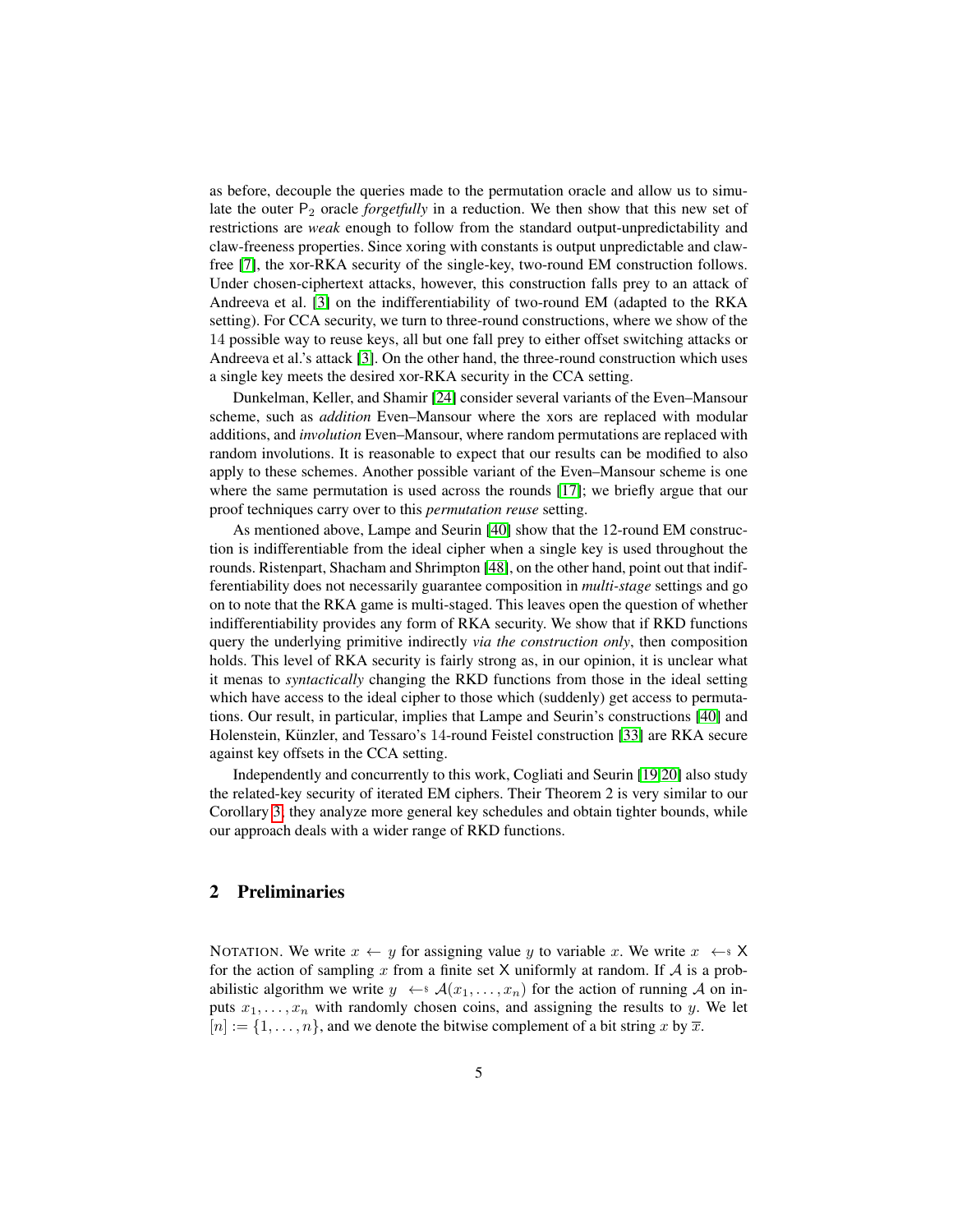BLOCKCIPHERS. A (block)cipher is a function  $E: K \times M \longrightarrow M$  such that for every  $k \in \mathcal{K}$  the map  $E(k, \cdot)$  is a permutation on M. Such an E uniquely defines its inverse map  $D(k, \cdot)$  for each key k. We write  $BC := (E, D)$  to denote a blockcipher, which also implicitly defines the cipher's key space  $K$  and message space or domain  $M$ . We denote the set of all blockciphers with key space  $\mathcal K$  and domain  $\mathcal M$  by  $Block(\mathcal K, \mathcal M)$ . The ideal cipher with key space  $K$  and message space  $M$  corresponds to a model of computation where all parties have oracle access to a uniformly chosen random element of Block( $K, \mathcal{M}$ ) in both the forward and backward directions. For a blockcipher BC :=  $(E, D)$ , notation  $A^{BC}$  denotes oracle access to both E and D for A.

PERMUTATIONS. An ideal permutation can be viewed as a blockcipher whose key space contains a single key. In this work, we are interested in building blockciphers with large key spaces from a small number of ideal permutations  $P_1, \ldots, P_t$  and their inverses. This is equivalent to access to a blockcipher with key space [t], where  $P_i(x) := P(i, x)$ . In order to ease notation, we define a single oracle  $\pi$ , which provides access to all t ideal permutations in both directions. This oracle takes as input  $(i, x, \sigma)$ , where  $i \in [t]$ ,  $x \in M$ , and  $\sigma \in \{+, -\}$  and returns  $P_i(x)$  if  $\sigma = +$  and  $P_i^{-1}(x)$  if  $\sigma = -$ . Slightly abusing notation, we define  $P_i^{\sigma}(x) := P_{i}^{\sigma}(i,x) := \pi(i,x,\sigma)$ , and assume  $\sigma = +$ whenever it is omitted from the superscript. A blockcipher constructed from  $t$  ideal permutations  $\pi$  is written BC<sup> $\pi$ </sup> :=  $(\bar{\mathsf{E}}^{\pi}, \mathsf{D}^{\pi})$ .

RKD FUNCTIONS. A related-key deriving (RKD) function maps keys to keys in some key space  $K$ . In this paper, we view RKD functions as circuits that may contain special oracles gates  $\pi$ . An RKD set  $\Phi$  is a set of RKD functions  $\phi^{\pi} : \mathcal{K} \longrightarrow \mathcal{K}$ , where  $\pi$  is an oracle. (The oracle will be instantiated with  $\pi$  as defined above.) Throughout the paper we assume that membership in RKD sets can be efficiently decided.

RKA SECURITY. Following [\[7](#page-18-2)[,1\]](#page-17-1), we formalize the RKA security of a blockcipher  $BC^{\pi} := (E^{\pi}, D^{\pi})$  in the (multiple) ideal-permutation model via the game shown in Figure [2.](#page-6-0) The RKA game is parametrized by an RKD set  $\Phi$  which specifies the RKD functions that an adversary is permitted to query during its attack. This game also includes a procedure for oracle  $\pi$  defined above. We define the RKCCA advantage of an adversary A via

$$
\mathbf{Adv}_{\mathsf{BC}^{\pi}, \Phi, t}^{\mathsf{rkcca}}(\mathcal{A}) := 2 \cdot \Pr\left[\mathsf{RKCCA}_{\mathsf{BC}^{\pi}, \mathcal{A}, \Phi, t}\right] - 1 \ .
$$

The RKCPA game and advantage are defined similarly by considering adversaries that do not make any RKDEC queries (backwards queries to the permutations are still permitted).

RKA SECURITY OF THE IDEAL CIPHER. Following [\[7\]](#page-18-2) we define the RKA security of the ideal cipher  $IC' := (iE', iD')$  by augmenting the procedures of the above game with those for computing the ideal cipher in both directions, i.e.,  $(iE', iD')$ . When working with the ideal cipher,  $t$  is often 0, but we consider RKD functions which have oracle access to the ideal procedures  $iE'$  and  $iD'$  as in [\[1\]](#page-17-1).

EVEN–MANSOUR CIPHERS. The *t*-round Even–Mansour (EM) cipher  $EM^{\pi} := (E^{\pi}, D^{\pi})$ with respect to t permutations  $P_1, \ldots, P_t$  on domain  $\{0, 1\}^n$  has key space  $\mathcal{K} = \{0, 1\}^{n(t+1)}$ ,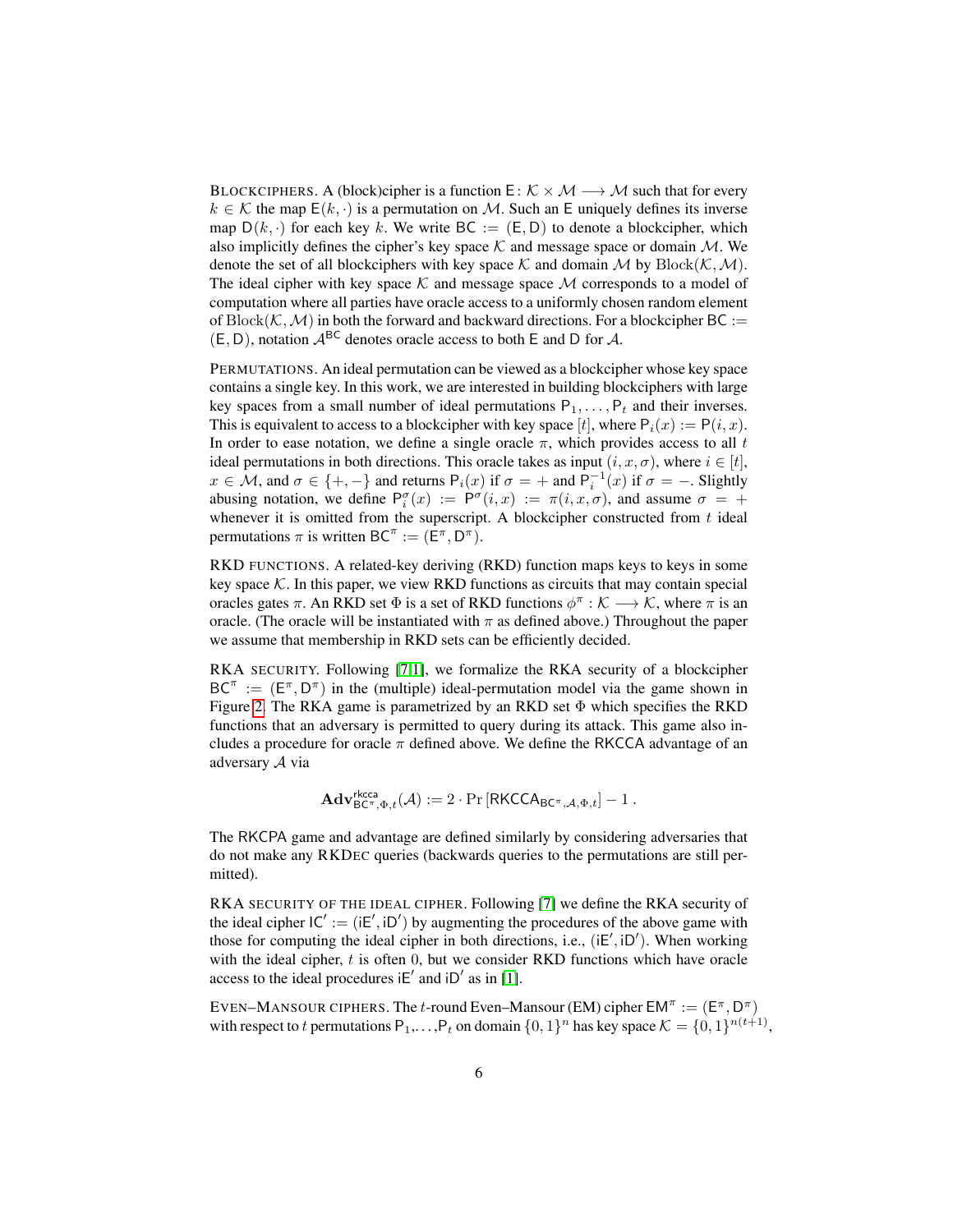| $RKCCA_{BC^{\pi},\mathcal{A},\Phi,t}:$                  | RKENC $(\phi^{\pi}, x)$ :      |
|---------------------------------------------------------|--------------------------------|
| $b \leftarrow \{0,1\}; k \leftarrow \mathcal{K}$        | $k' \leftarrow \phi^{\pi}(k)$  |
| $(P, P^{-1}) \leftarrow \text{Block}([t], \mathcal{M})$ | If $b = 0$ Return iE $(k', x)$ |
| $(iE, iD) \leftarrow$ Block $(K, \mathcal{M})$          | Return $E^{\pi}(k',x)$         |
| $b' \leftarrow \mathcal{A}^{RKENC, RKDEC, \pi}$         |                                |
| Return $(b' = b)$                                       | RKDEC( $\phi^{\pi}, x$ ):      |
|                                                         | $k' \leftarrow \phi^{\pi}(k)$  |
| $\pi(i, x, \sigma)$ :                                   | If $b = 0$ Return iD $(k', x)$ |
| Return $P^{\sigma}(i, x)$                               | Return $D^{\pi}(k',x)$         |

<span id="page-6-0"></span>**Fig. 2.** Game defining the  $\Phi$ -RKCCA security of a blockcipher  $BC^{\pi} := (E^{\pi}, D^{\pi})$  with access to t ideal permutations. An adversary can query the RKENC and RKDEC oracles with a  $\phi^{\pi} \in \Phi$ only. In the RKCPA game the adversary cannot query the RKDEC oracle.

domain  $\mathcal{M} = \{0, 1\}^n$ , and is defined via

$$
\mathsf{E}^{\pi}((k_1,\ldots,k_{t+1}),x) := \mathsf{P}_t(\cdots\mathsf{P}_2(\mathsf{P}_1(x\oplus k_1)\oplus k_2)\cdots)\oplus k_{t+1},
$$
  

$$
\mathsf{D}^{\pi}((k_1,\ldots,k_{t+1}),x) := \mathsf{P}_1^{-1}(\cdots\mathsf{P}_{t-1}^{-1}(\mathsf{P}_t^{-1}(x\oplus k_{t+1})\oplus k_t)\cdots)\oplus k_1.
$$

In this work we are interested in EM ciphers where keys are reused in various rounds. Following notation adopted in [\[4\]](#page-18-14), we denote the EM construction where key  $k_{i_j}$  is used before round j by  $\text{EM}^{\pi}[i_1, i_2, \dots, i_{t+1}]$ . We call such key schedules *simple*. Note that  $\mathcal{K} = \{0,1\}^{n \cdot |\{i_1,i_2,...,i_{t+1}\}|}$  in these constructions. Of particular interest to us are the EM<sup> $\pi$ </sup>[1, 1], EM<sup> $\pi$ </sup>[1, 1, 1] and EM $\pi$ [1, 1, 1, 1] constructions, where a single key is used in all rounds. We emphasize that the round permutations in all these constructions are independently chosen, unless stated otherwise.

### 3 Indifferentiability and RKA Security

Given the indifferentiability results for the EM and Feistel constructions discussed in the introduction, in this section we study to what extent (if any) an indifferentiable construction can provide resilience against related-key attacks. We start by recalling what it means for a blockcipher construction to be indifferentiable from the ideal cipher [\[43\]](#page-20-9).

INDIFFERENTIABILITY. Let  $BC^{\pi} := (E^{\pi}, D^{\pi})$  be a blockcipher and let  $S^{IC}$  be a simulator with oracle access to the ideal cipher having the same key and message spaces as those of BC<sup> $\pi$ </sup>. We define the indifferentiability advantage of a distinguished  $\mathcal D$  with respect to S against BC<sup> $\pi$ </sup> via

$$
\mathbf{Adv}_{BC^{\pi},t}^{\mathsf{indiff}}(\mathcal{S},\mathcal{D}):=\Pr\left[\mathcal{D}^{BC^{\pi},\pi}\right]-\Pr\left[\mathcal{D}^{IC,\mathcal{S}^{IC}}\right]\;,
$$

where the first probability is taken over a random choice of  $\pi$  (as defined in Figure [2\)](#page-6-0), and the second probability is taken over a random choice of a blockcipher IC := (iE, iD). Note that in this definition we require a *universal* simulator that does not depend on the indifferentiability distinguisher. We prove the following theorem in the full version of the paper [\[28\]](#page-19-16).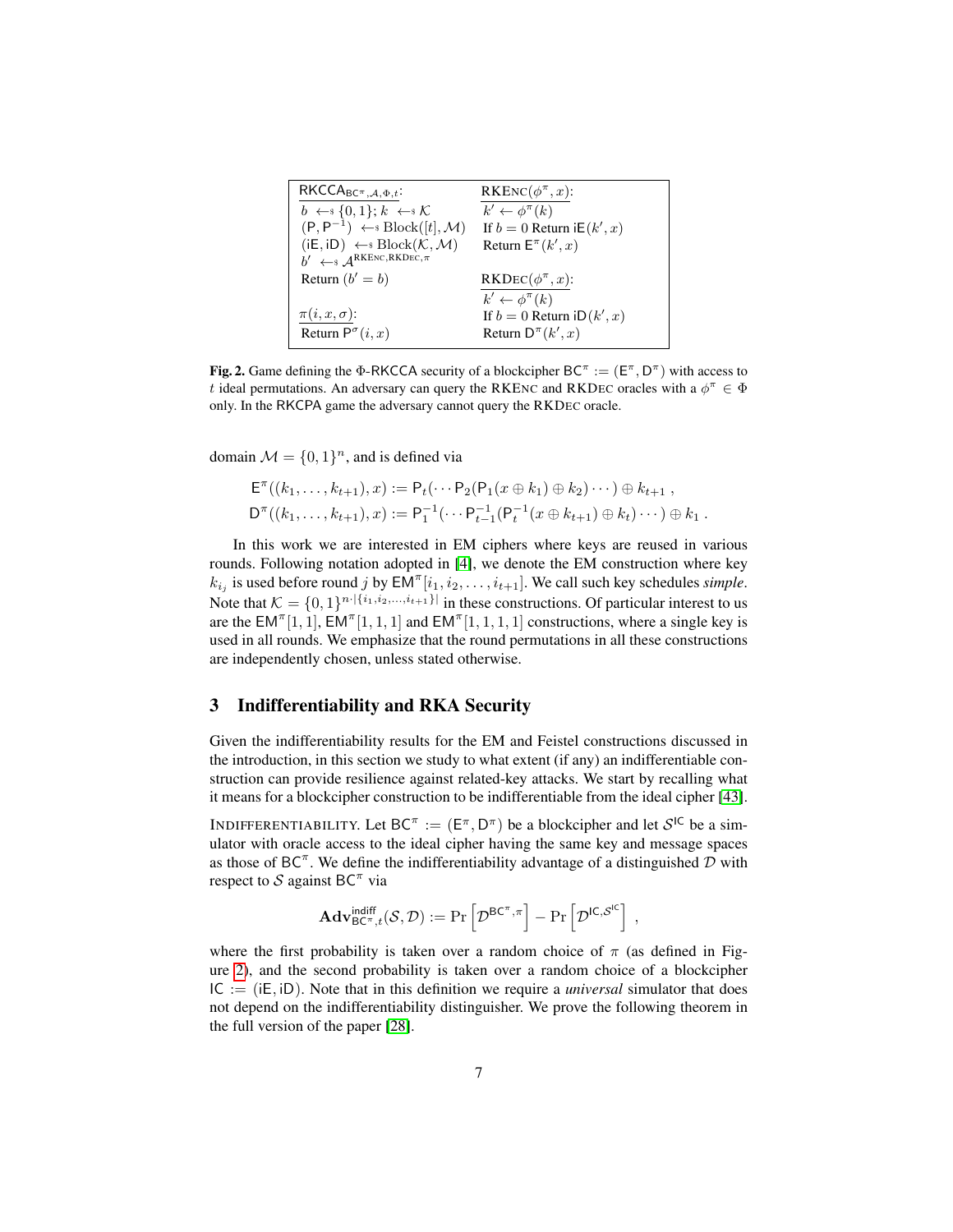Theorem 1. *Let* Φ *be an RKD set consisting of function* φ OC *having access to a blockcipher oracle* OC*. Let* π *be as before,* BC<sup>π</sup> *be a blockcipher construction, and* S *be an indifferentiability simulator. Then for any adversary* A *against the* Φ-RKCCA *security of* BC<sup>π</sup> *, where the oracles in the RKD functions are instantiated with* BC<sup>π</sup> *, there* are adversaries  $\mathcal{D}_1$  and  $\mathcal{D}_2$  against the indifferentiability of  $\mathsf{BC}^{\pi}$ , and an adversary  $\mathcal B$ *against the* Φ-RKCCA *of the ideal cipher, where the oracles in the RKD functions are instantiated with the ideal cipher, such that*

$$
\mathbf{Adv}_{\mathsf{BC}^{\pi},\Phi,t}^{\mathsf{rkcca}}(\mathcal{A}) \leq \mathbf{Adv}_{\mathsf{BC}^{\pi},t}^{\mathsf{indiff}}(\mathcal{S},\mathcal{D}_1) + \mathbf{Adv}_{\mathsf{BC}^{\pi},t}^{\mathsf{indiff}}(\mathcal{S},\mathcal{D}_2) + \mathbf{Adv}_{\mathsf{IC},\Phi,t}^{\mathsf{rkcca}}(\mathcal{B})\ .
$$

CARE WITH COMPOSITION. Ristenpart, Shacham, and Shrimpton [\[48\]](#page-20-14) show that indifferentiability does *not* always guarantee secure composition in *multi-stage* settings where multiple adversaries can only communicate in restricted ways. The authors then remark that RKA security is multi-staged. To see this, note that the RKA game can be viewed as consisting of two adversaries  $A_1^{\pi}$  and  $A_2^{\pi}$  where  $A_1^{\pi}$  corresponds to the standard RKA adversary  $\mathcal{A}^{\pi}$  and  $\mathcal{A}^{\pi}_2$  is an adversary which has access to the key k, receives an input from  $\mathcal{A}_1^{\pi}$  containing the description of an RKD function  $\phi^{\pi}$  and a value x, computes  $\phi^{\pi}(k)$  using its access to  $\pi$  to get k', and returns  $\mathsf{E}^{\pi}(k',x)$  or  $\mathsf{D}^{\pi}(k',x)$  to  $\mathcal{A}_1^{\pi}$  as needed. With this formalization adversary  $\mathcal{A}_2^{\pi}$  cannot freely communicate with  $\mathcal{A}_1^{\pi}$  as it is restricted to send only encryption and decryption outputs. Our theorem above essentially states that in settings where  $A_2^{\pi}$  takes the restricted form  $A_2^{BC^{\pi}}$  indifferentiability suffices. In our opinion, this restricted access to  $\pi$  suits the RKA security model particularly well. Indeed, when starting in the ideal setting where the RKD functions have access to the ideal cipher, one needs to address how the oracles are instantiated when moved to a construction. A natural way to do this is to simply instantiate the oracles with those of the construction as well (and in this setting, as we show, indifferentiability suffices). Giving the RKD functions direct access to  $\pi$  would constitute a *syntactic* change in the two RKD sets for the ideal cipher and the construction, and it is unclear one should compare RKA security in these settings.

Lampe and Seurin [\[40,](#page-20-10) Theorem 2] show that the 12-round  $EM^{\pi}[1, \cdots, 1]$  construction is indifferentiable from the ideal cipher (with a universal simulator). Bellare and Kohno [\[7\]](#page-18-2), on the other hand, show that the ideal cipher is  $\Phi^{\oplus}$ -RKCCA secure, where

$$
\Phi^{\oplus} := \{ k \mapsto k \oplus \Delta : \Delta \in \mathcal{K} \} .
$$

We therefore obtain as a corollary of the above theorem that the 12-round construction  $EM^{\pi}[1, \cdots, 1]$  is  $\Phi^{\oplus}$ -RKCCA secure. The same conclusion applies to the 14-round Feistel construction of Holenstein, Künzler, and Tessaro [\[33\]](#page-19-13). These construction, however, are suboptimal in terms rounds with respect to RKA security. Barbosa and Farshim [\[4\]](#page-18-14) show that 4 rounds with key reuse suffices for Feistel networks. In the following sections, we study the Even–Mansour ciphers with smaller number of rounds while maintaining RKA security.

## 4 The RKA Security of  $EM^{\pi}[1,1]$

In this section we study RKD sets  $\Phi$  for which the single-key Even–Mansour construction provides Φ-RKCCA security. Our results are similar to those of Bellare and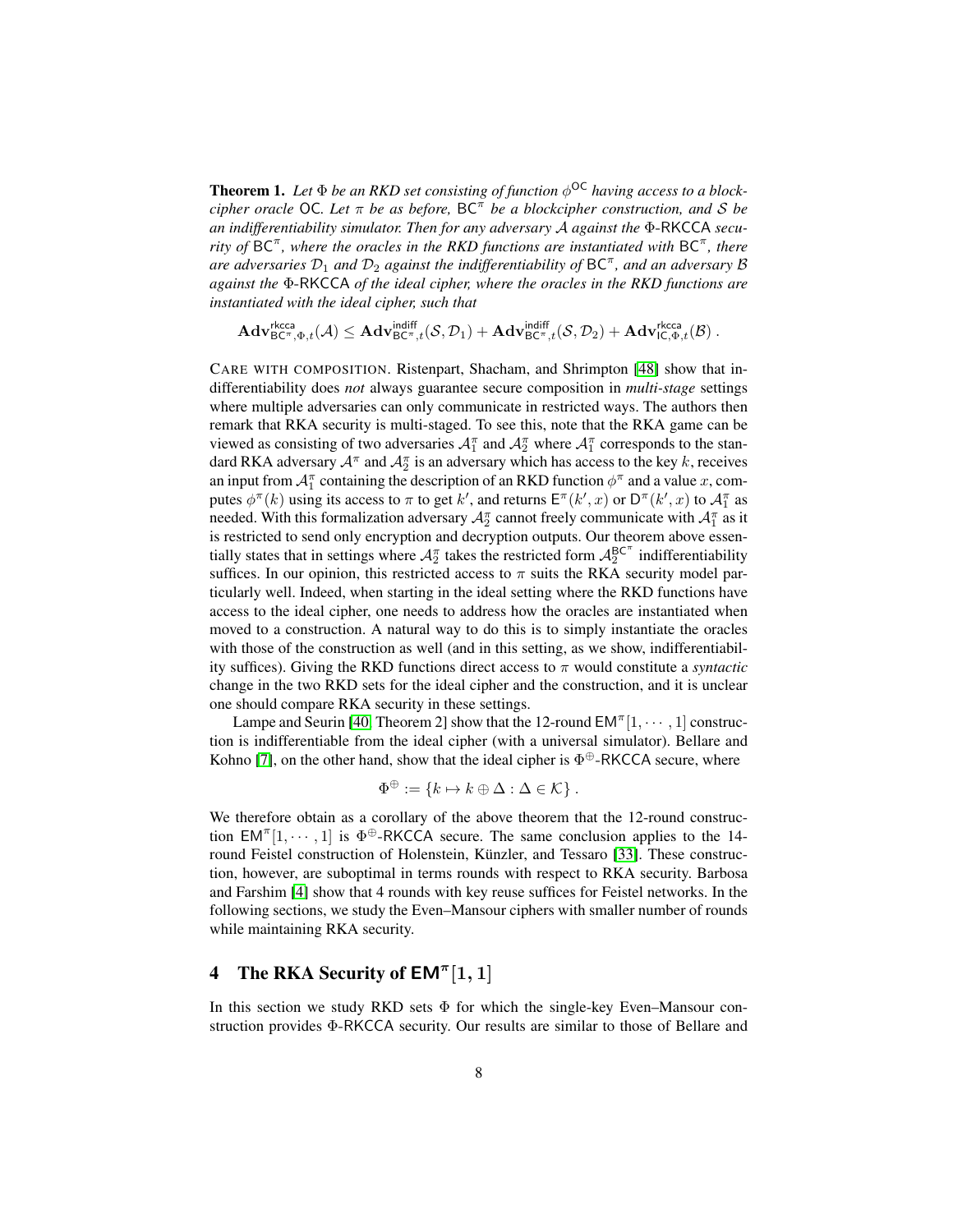Kohno [\[7\]](#page-18-2), Albrecht et al. [\[1\]](#page-17-1), and Barbosa and Farshim [\[4\]](#page-18-14) in that we identify a set of restrictions on the RKD set  $\Phi$  that allow us to establish a security proof. For the oneround construction there are two simple key schedules up to relabeling:  $EM^{\pi}[1, 1]$  and  $EM^{\pi}[1,2]$ . Neither of these constructions can provide  $\Phi^{\oplus}$ -RKCPA security due to the offset-switching attacks discussed in the introduction. Despite this, we show that the most simple of the EM constructions,  $EM^{\pi}[1,1]$ , provides a non-trivial level of RKA security. The results of this section will also serve as a warm up to the end goal of achieving strong forms of RKA security, which will encompass key offsets as a special case.

#### 4.1 Restricting RKD sets

Bellare and Kohno [\[7\]](#page-18-2) observe that if an adversary is able to choose a  $\phi \in \Phi$  that has *predictable* outputs on a randomly chosen key, then Φ-RKCCA security is not achievable. To see this, let  $\phi$  be the constant zero (or any predictable) function. An adversary can simply test if it is interacting with the real or the ideal cipher by enciphering  $x$ under the zero key and comparing it to the value it receives from its RKENC oracle on  $(\phi, x)$ . This motivates the following definition of unpredictability, adapted to the ideal-permutation model.

OUTPUT UNPREDICTABILITY (OUP). The advantage of an adversary  $A$  against the *output unpredictability* of an RKD set  $\Phi$  with access to t ideal permutations is defined via

$$
\mathbf{Adv}_{\Phi,t}^{\text{oup}}(\mathcal{A}) := \Pr\left[\exists \left(\phi^{\pi}, c\right) \in \mathsf{List} : \phi^{\pi}(k) = c; \mathsf{List\;} \leftarrow^{\mathsf{s}} \mathcal{A}^{\pi}\right].
$$

Here List contains pairs of the form  $(\phi^{\pi}, c)$  for  $\phi^{\pi} \in \Phi$  and  $c \in \mathcal{K}$ , and  $\pi$  is the oracle containing  $t$  ideal permutations. The probability is taken over a random choice of  $k \leftarrow \kappa$ , the t random permutations implicit in  $\pi$ , and the coins of the adversary. Note that via a simple guessing argument, this definition can be shown to be equivalent to one where the adversary is required to output a single pair, with a loss of  $1/|\text{List}|$  in the reduction.

A second condition that Bellare and Kohno [\[7\]](#page-18-2) introduce is *claw-freeness*. Roughly speaking, a set  $\Phi$  has claws if there are two distinct  $\phi_1, \phi_2 \in \Phi$  such that  $\phi_1(k) =$  $\phi_2(k)$ . Although this condition is not in general necessary—given an arbitrary claw there isn't necessarily an attack—it turns out that existence of claws prevent natural approaches to proofs of security. We lift claw-freeness to the ideal-permutation model below.

CLAW-FREENESS (CF). The advantage of an adversary A against the *claw-freeness* of an RKD set  $\Phi$  with access to t ideal permutations is defined via

$$
\mathbf{Adv}_{\Phi,t}^{\mathrm{cf}}(\mathcal{A}) := \Pr\left[\exists \left(\phi_1^{\pi}, \phi_2^{\pi}\right) \in \mathsf{List} : \phi_1^{\pi}(k) = \phi_2^{\pi}(k) \land \phi_1^{\pi} \neq \phi_2^{\pi} : \mathsf{List} \leftarrow \mathsf{s} \mathcal{A}^{\pi}\right].
$$

Here List contains pairs of RKD functions,  $\pi$  is as before, and the probability space is defined similarly to that for output unpredictability. Once again this definition is equivalent to one where List is restricted to be of size one.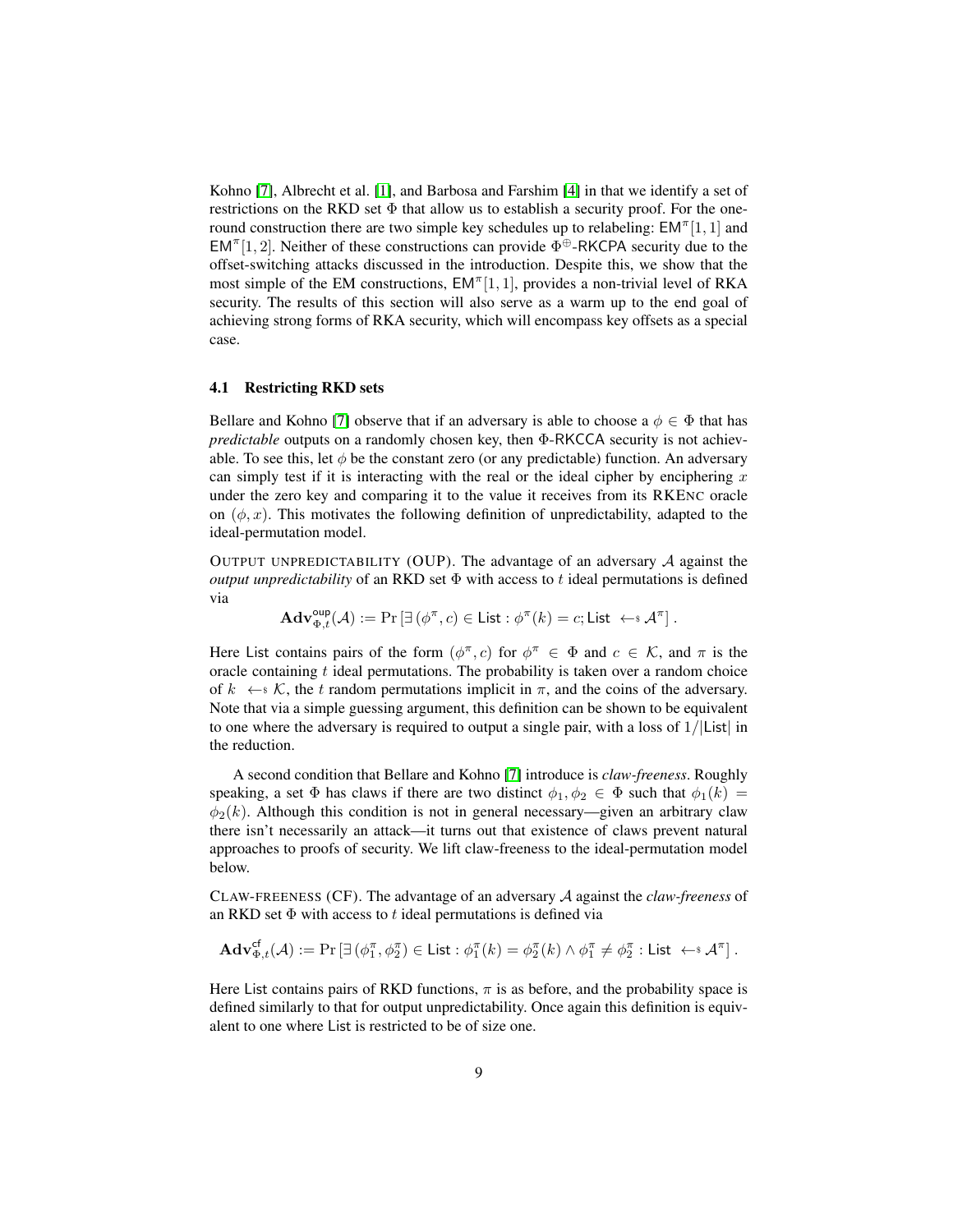Claw-freeness is not a strong enough condition for the one-round EM construction to be RKA secure. Indeed, consider an adversary that queries its encryption oracle with two pairs  $(\phi_1, x_1)$  and  $(\phi_2, x_2)$ , possibly with  $x_1 \neq x_2$ , such that

$$
x_1\oplus \phi_1(k)=x_2\oplus \phi_2(k).
$$

Then the permutation underlying the construction will be queried at the same point and the resulting ciphertexts will differ by  $\phi_1(k) \oplus \phi_2(k) = x_1 \oplus x_2$ , a predictable value. This observation motivates a strengthening of the claw-freeness property.

XOR CLAW-FREENESS (XCF). The advantage of an adversary A against the *xor clawfreeness* of an RKD set  $\Phi$  with access to t ideal permutations is defined via

$$
\mathbf{Adv}_{\Phi,t}^{\mathsf{scf}}(\mathcal{A}) := \Pr\left[\exists \left(\phi_1^{\pi}, \phi_2^{\pi}, c\right) \in \mathsf{List} : \phi_1^{\pi}(k) \oplus \phi_2^{\pi}(k) = c \land \phi_1^{\pi} \neq \phi_2^{\pi} : \mathsf{List} \leftarrow \mathsf{s}\mathcal{A}^{\pi}\right].
$$

The variables and probability space are defined similarly to those for claw-freeness.

Xor claw-freeness implies claw-freeness as the latter is a special case with  $c = 0$ . That claw-freeness is weaker than xor claw-freeness can be seen by considering the set Φ <sup>⊕</sup> corresponding to xoring with constants. This set can be easily shown to be output unpredictable and claw-free [\[7\]](#page-18-2), but is not xor claw-free as

$$
\phi_{\Delta_1}(k) \oplus \phi_{\Delta_2}(k) = \Delta_1 \oplus \Delta_2 \quad \text{where} \quad \phi_{\Delta}(k) := k \oplus \Delta \ .
$$

We also observe that xor claw-freeness of  $\Phi$  implies that there is at most one  $\phi \in \Phi$ which is predictable as any *two* predictable RKD functions can be used to break xor claw-freeness.

Let us now consider oracle access in the RKD functions. Following the attacks identified in [\[1](#page-17-1)[,4\]](#page-18-14), we consider the oracle-dependent RKD set

$$
\Phi := \{ id : k \mapsto k, \, \phi^{\mathsf{P}} : k \mapsto \mathsf{P}(k) \} \ .
$$

Consider the following  $\Phi$ -RKCPA adversary against  $EM^{\pi}[1, 1]$ . Query  $(id, 0)$  and get  $y = P(k) \oplus k$ . Query  $(\phi^P, y)$  and get z. Return  $(z = 0)$ . When interacting with  $EM^{\pi}[1, 1]$  we have that

$$
z = \mathsf{E}^{\mathsf{P}}(\mathsf{P}(k), \mathsf{P}(k) \oplus k) = \mathsf{P}(\mathsf{P}(k) \oplus k \oplus \mathsf{P}(k)) \oplus \mathsf{P}(k) = \mathsf{P}(k) \oplus \mathsf{P}(k) = 0.
$$

On the other hand, this identity is true with probability at most  $1/(2<sup>n</sup> - 1)$  with respect to the ideal cipher. This attack stems from the fact that when answering an RKENC query,  $\pi$  is evaluated at a point already queried by an RKD function. Our final restriction below formalizes what it means for the oracle queries of the RKD function to be disjoint from those of the adversary, including those made implicitly through the encryption or decryption procedures, even up to xoring constants.

XOR QUERY INDEPENDENCE (XQI). The advantage of an adversary A against the *xor query independence* of an RKD set  $\Phi$  with access to t ideal permutations is defined via

$$
\mathbf{Adv}_{\Phi,t}^{\mathsf{xqi}}(\mathcal{A})\!:=\!\Pr\left[\exists(i,\sigma,\phi_{1}^{\pi},\phi_{2}^{\pi},c)\in\mathsf{List}:(i,\phi_{1}^{\pi}(k)\oplus c,\sigma)\in\overline{\mathsf{Qry}}[\phi_{2}^{\pi}(k)]\!;\mathsf{List}\leftarrow\!\mathsf{s}\mathcal{A}^{\pi}\right]
$$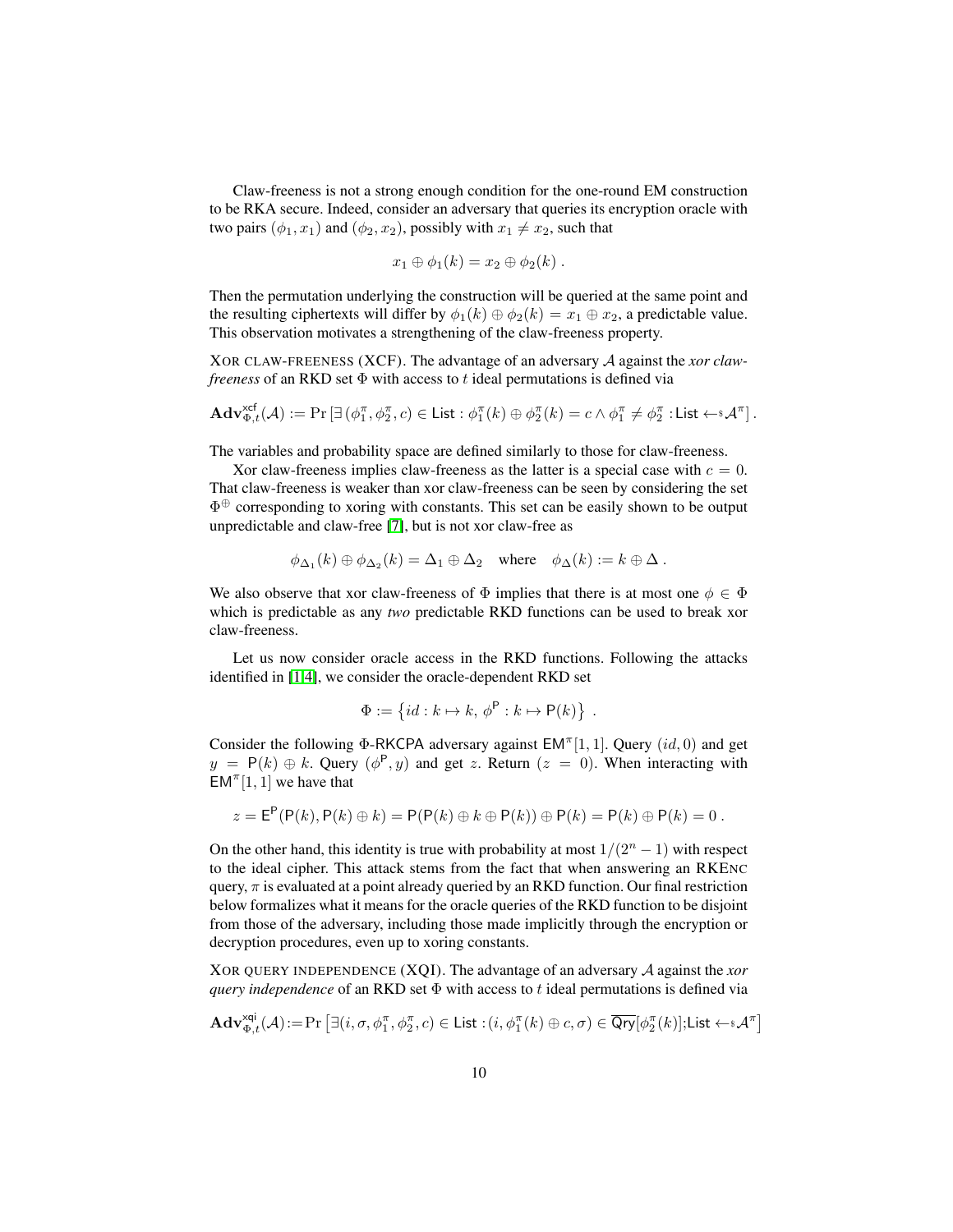where

$$
\begin{aligned} \mathsf{Qry}[\phi^{\pi}(k)] &:= \{ (i, x, \sigma) : (i, x, \sigma) \text{ queried to } \pi \text{ by } \phi^{\pi}(k) \}, \\ \overline{\mathsf{Qry}}[\phi^{\pi}(k)] &:= \mathsf{Qry}[\phi^{\pi}(k)] \cup \{ (i, \pi(i, x, \sigma), -\sigma) : (i, x, \sigma) \in \mathsf{Qry}[\phi^{\pi}(k)] \} \,. \end{aligned}
$$

Note that for the EM cipher, restricting the above definition to  $i = 1$  suffices. We also define *query independence* [\[1\]](#page-17-1) as above but demand that  $c = 0$ .

EXAMPLES. The OUP, XCF, and XQI conditions introduced above do not lead to vacuous RKD sets. As an example of an RKD set which is independent of the permutations consider

$$
\Phi^{\mathsf{xu}} := \{ k \mapsto H(k, x) : x \in \mathcal{K}' \},
$$

where H is an xor-universal hash function from K to K with key space  $K'$ . As a simple instantiation, let  $\mathcal{K}' = \{0,1\}^k \setminus 0^k$  and for  $k \in \mathcal{K}'$  define  $H(k, x) := k \cdot x$ , where  $\{0,1\}^k$  is interpreted as  $GF(2^k)$  with respect to a fixed irreducible polynomial, and multiplication is defined over  $GF(2<sup>k</sup>)$ .

As an example of an oracle-dependent RKD set, one can take

$$
\Phi := \{ k \mapsto P(k \oplus \Delta) : \Delta \in \mathcal{K} \} .
$$

#### 4.2 Sufficiency of the conditions

We now show that if an RKD set  $\Phi$  meets the output unpredictability, xor claw-freeness and xor query independence properties defined above, then  $EM^{\pi}[1,1]$  provides  $\Phi$ -RKCCA security. Throughput the paper we denote the number of queries to various oracles in an attack as follows:

 $q_i$ : the number of direct, distinct queries to  $\pi$  with index i made by the adversary A.  $q_{em}$ : the number of distinct queries to the RKENC and (if present) RKDEC oracles by A.

 $q_i^{\phi}$ : the number of distinct queries to  $\pi$  with index i made by the RKD function  $\phi^{\pi}$ .

We call an RKA adversary repeat-free if it does not query its RKENC or RKDEC oracle on a pair  $(\phi, x)$  twice. We call an RKA adversary redundancy-free if it does not query RKENC on  $(\phi, x)$  to get y and then RKDEC on  $(\phi, y)$  to get x, or vice versa. Without loss of generality, we assume that all adversaries in this paper are repeat-free and redundancy-free.

<span id="page-10-0"></span>**Theorem 2** ( $\Phi$ -RKCCA security of  $EM^{\pi}[1,1]$ ). Let  $\Phi$  be an RKD set. Then for any *adversary* A *against the* Φ-RKCCA *security of* EM<sup>π</sup> [1, 1] *with parameters as defined above, there are adversaries*  $B_1$ ,  $B_2$ ,  $B_3$  *and*  $B_4$  *such that* 

$$
\begin{aligned} \mathbf{Adv}^{\mathsf{rkcca}}_{\mathsf{EM}^{\pi}[1,1],\Phi,1}(\mathcal{A}) \leq & \mathbf{Adv}_{\Phi,1}^{\mathsf{oup}}(\mathcal{B}_1) + \mathbf{Adv}_{\Phi,1}^{\mathsf{xqi}}(\mathcal{B}_2) + \mathbf{Adv}_{\Phi,1}^{\mathsf{xcf}}(\mathcal{B}_3) + \mathbf{Adv}_{\Phi}^{\mathsf{cf}}(\mathcal{B}_4) \\ & + \frac{q_{em}(q_1 + \sum_{\phi} q_1^{\phi})}{2^n - (q_1 + \sum_{\phi} q_1^{\phi})} + \frac{2q_{em}^2}{2^n} \ , \end{aligned}
$$

where  $\mathcal{B}_1$ ,  $\mathcal{B}_2$ ,  $\mathcal{B}_3$  and  $\mathcal{B}_4$  output lists of sizes  $2q_1q_{em}$ ,  $2q_{em}^2$ ,  $q_{em}^2$ , and  $q_{em}^2$  respectively *and they all make*  $q_1$  *queries to*  $\pi$ *.*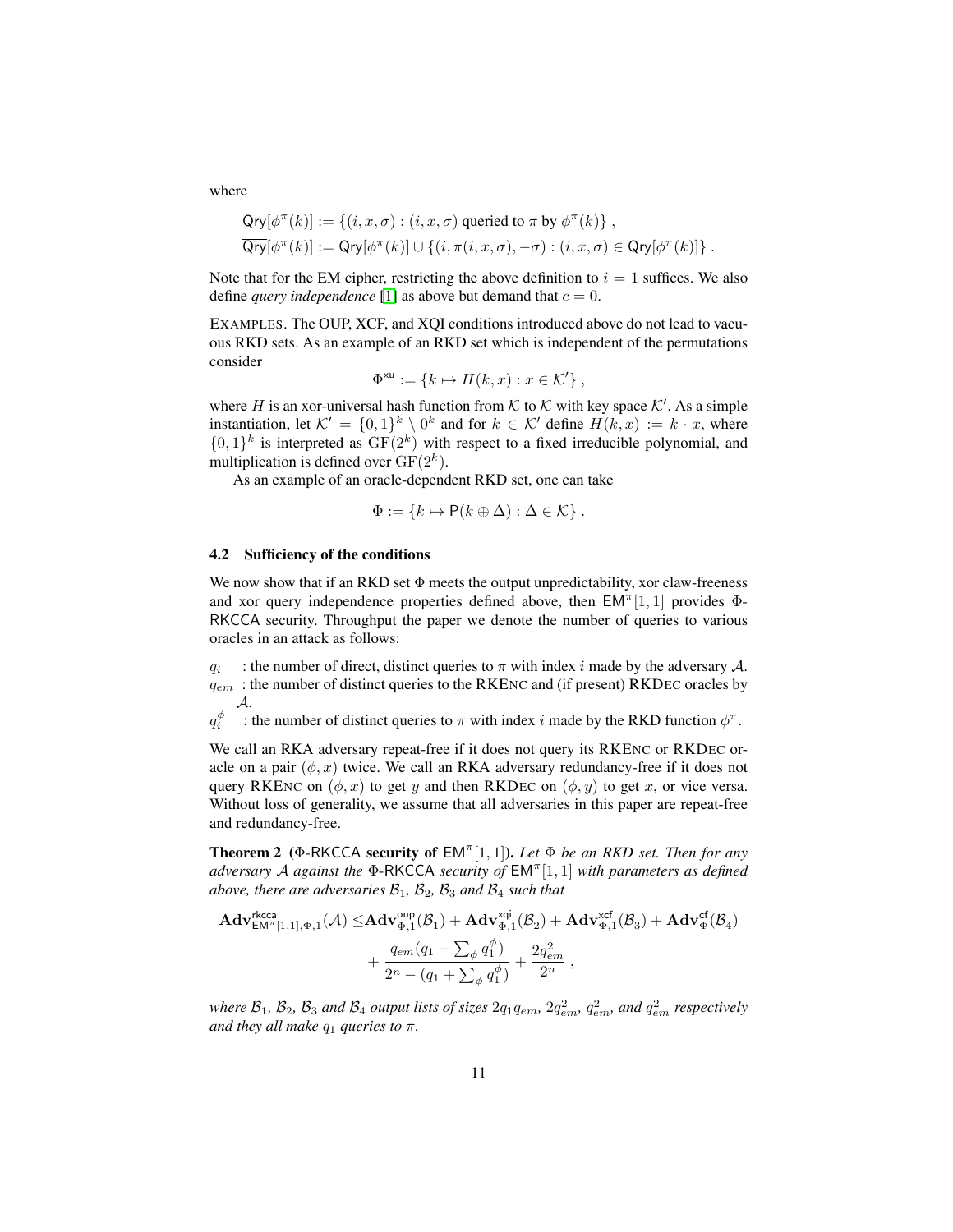We give the intuition behind the proof here and leave the details to the full ver-sion [\[28\]](#page-19-16). The adversary  $\mathcal A$  in the  $\Phi$ -RKCCA game is run with respect to the oracles

 $P(x)$ ,  $P^{-1}(x)$ ,  $P(x \oplus \phi^{\pi}(k)) \oplus \phi^{\pi}(k)$ ,  $P^{-1}(x \oplus \phi^{\pi}(k)) \oplus \phi^{\pi}(k)$ .

Our goal is to make a transition to an environment with the oracles

 $P(x)$ ,  $P^{-1}(x)$ ,  $iE(\phi^{\pi}(k), x)$ ,  $iD(\phi^{\pi}(k), x)$ ,

where (iE, iD) denotes the ideal cipher. To this end, we consider two intermediate environments where the last two oracles corresponding to RKENC and RKDEC are handled via a *forgetful* oracle \$ that returns uniform strings on each invocation, irrespectively of its inputs. Applying this change to the first environment above gives

 $P(x)$ ,  $P^{-1}(x)$ ,  $\$(x \oplus \phi^{\pi}(k)) \oplus \phi^{\pi}(k)$ ,  $\$(x \oplus \phi^{\pi}(k)) \oplus \phi^{\pi}(k)$ ,

while the second gives

$$
P(x)
$$
,  $P^{-1}(x)$ ,  $\$(\phi^{\pi}(k), x)$ ,  $\$(\phi^{\pi}(k), x)$ ,

both of which are identical to the environment  $(P(x), P^{-1}(x), \$(), \$())$ . We will now argue that the above changes alter  $A$ 's winning probabilities negligibly, down to the conditions on  $\Phi$  that we introduced in the previous section.

Let us first look at the change where we replace  $iE(\phi^{\pi}(k),x)$  and  $iD(\phi^{\pi}(k),x)$  with  $\$(\phi^{\pi}(k), x)$ . We introduce another game and replace the random keyed permutations iE and iD by random keyed *functions* iF and iC:

$$
P(x)
$$
,  $P^{-1}(x)$ ,  $iF(\phi^{\pi}(k), x)$ ,  $iC(\phi^{\pi}(k), x)$ .

Via (a keyed extension of) the random permutation/random function (RP/RF) switching lemma [\[8\]](#page-18-15), the environments containing  $(iF, iC)$  and  $(iE, iD)$  can be shown to be indistinguishable up to the birthday bound  $q_{em}^2/2^n.$  The environments containing iF  $(\phi^{\pi}(k),x)$ and iC( $\phi^{\pi}(k)$ , x) and two copies of  $\phi^{\pi}(k)$ , x) and can be shown to be identical down to the CF property. Indeed, an inconsistency could arise whenever  $(\phi_1^{\pi}, x_1) \neq (\phi_2^{\pi}, x_2)$ but  $(\phi_1^{\pi}(k), x_1) = (\phi_2^{\pi}(k), x_2)$ . This means  $x_1 = x_2$  and hence we must have that  $\phi_1^{\pi} \neq \phi_2^{\pi}$ . But  $\phi_1^{\pi}(k) = \phi_2^{\pi}(k)$  and this leads to a break of the claw-freeness.

Let us now look at the changes made when we replace  $\mathsf{P}^{\pm}(x \oplus \phi^{\pi}(k)) \oplus \phi^{\pi}(k)$  with  $\$(x \oplus \phi^{\pi}(k)) \oplus \phi^{\pi}(k)$ . We need to consider the points where a forgetful simulation of P or  $P^{-1}$  via \$ in the last two oracles leads to inconsistencies. Let us define the following six lists.

List<sup>+</sup><sub>*p*</sub> := [(a, P(a)) : 
$$
\mathcal A
$$
 queries *a* to P], List<sup>-</sup><sub>*p*</sub> := [(P<sup>-1</sup>(b), b) :  $\mathcal A$  queries *b* to P<sup>-1</sup>],  
List<sup>+</sup><sub>*\phi*</sub> := [(a, P(a)) :  $\phi^{\pi}(k)$  queries P(a)], List<sup>-</sup><sub>*\phi*</sub> := [(P<sup>-1</sup>(b), b) :  $\phi^{\pi}(k)$  queries P<sup>-1</sup>(b)]  
List<sup>+</sup><sub>*s*</sub> := [(x  $\oplus \phi^{\pi}(k)$ ,  $\$(x \oplus \phi^{\pi}(k)))$  :  $\mathcal A$  queries ( $\phi^{\pi}, x$ ) to RKENC],  
List<sup>-</sup><sub>*s*</sub> := [( $\$((\phi^{\pi}(k) \oplus y), \phi^{\pi}(k) \oplus y)$  :  $\mathcal A$  queries ( $\phi^{\pi}, y$ ) to RKDEC].

Let List<sub>\*</sub> be the union of the above lists over all  $\phi$  queried to RKENC or RKDEC. This list encodes the trace of the attack, as in the forgetful environment no queries to P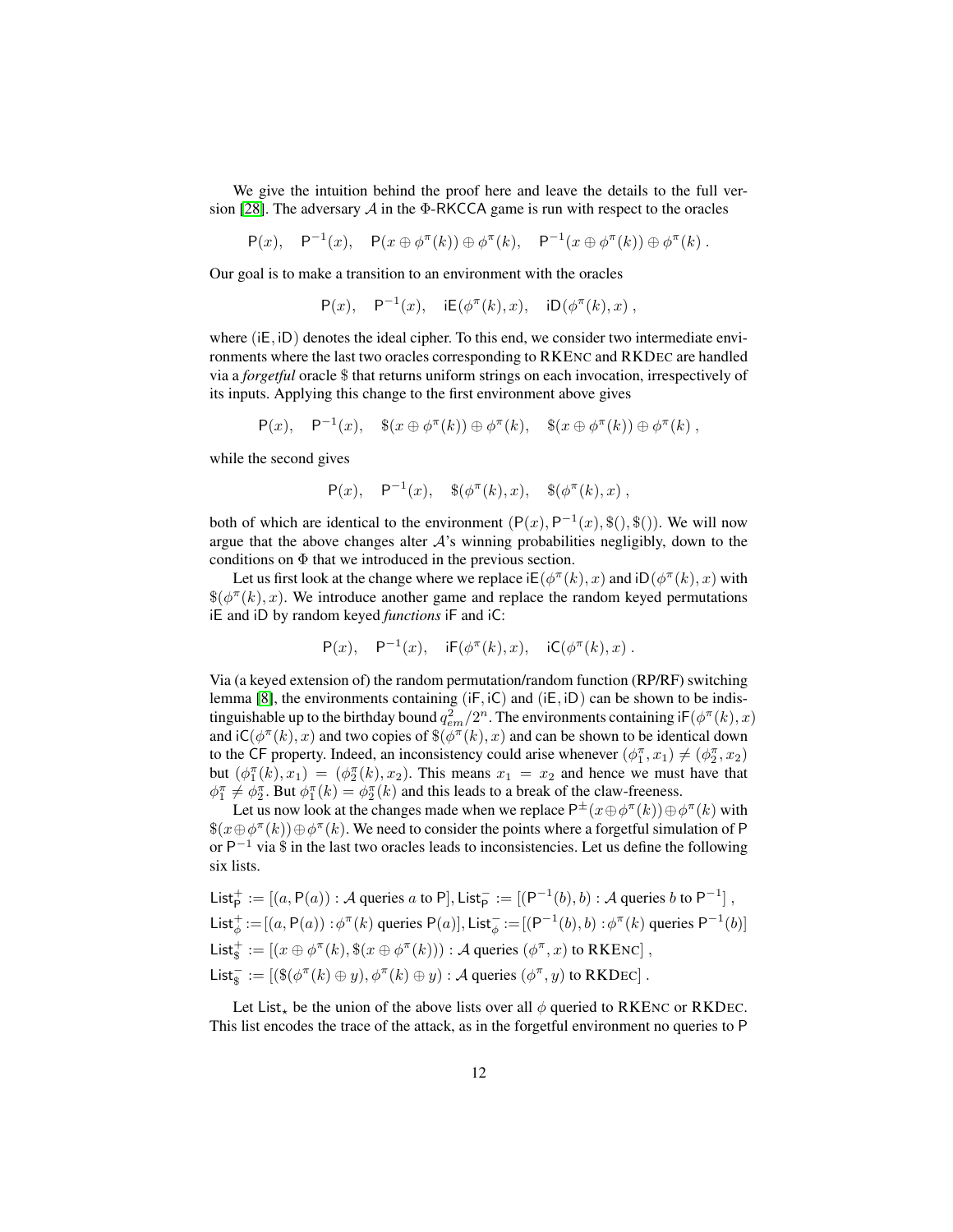or  $P^{-1}$  are made while handling RKENC and RKDEC queries. This trace is consistent with one coming from a permutation unless  $List_{\star}$  does not respect the permutivity properties, i.e., there are two entries  $(a, b), (a', b') \in \text{List}_{\star}$  such that it is not the case that  $(a = a' \iff b = b')$ . Note that one of these pairs must be in List<sub>s</sub> := List<sub>s</sub><sup>+</sup> ∪ List<sub>s</sub><sup>-</sup> as the other oracles are faithfully implemented. There is an inconsistency on List, if and only if there is an inconsistency among two lists (one of which is either  $List^+$  or List<sup>−</sup> \$ ). There are 20 possibilities to consider, including the order that queries are made. We consider first query of a pair being on  $List_{\$}^+$ ; the other cases are dealt with symmetrically.

- List<sup>+</sup><sub>\$</sub> and List<sup>+</sup> : (1) The first component of a pair on List<sup>+</sup><sub>\$</sub>—we call this a first entry on List<sup>+</sup><sub>\$</sub>—matches a first entry a on List<sup>+</sup><sub>p</sub>. This means that for some query  $(\phi^{\pi}, x)$  to RKENC we have that  $a = \phi^{\pi}(k) \oplus x$ . This leads to a break of output unpredictability. (2) The second entry on these lists match. More explicitly, we are looking at the probability that  $P(a) = R$ , for R the output of \$ on a forward query. Here we can assume that  $R$  is known and this addresses the adaptivity of choice of a. But even in this case the probability of this event is small as P is a random permutation.
- List<sup> $\frac{1}{8}$ </sup> and List<sub>p</sub> : (1) A second entry on List<sub>§</sub><sup>+</sup> matches a second entry b' on List<sub>p</sub>. This means that for some query  $(\phi^{\pi}, x)$  to RKENC with output y we have that  $b' = \phi^{\pi}(k) \oplus y$ . This leads to a break of output unpredictability. (2) The first entries match on these lists. The argument is similar to case (2) above, but now is for  $P^{-1}$ .
- List $^+_\emptyset$  and List $^+_\phi$ : (1) A first entry on List $^+_\$$  matches a first entry List $^+_\phi$ . This means that for some query  $(\phi_1^{\pi}, x)$  to RKENC we have that  $a = \phi_1^{\pi}(k) \oplus x$  for a query a of some other  $\phi_2^{\pi}$ . This leads to a break of xor query independence. (2) The second entries match on these lists. The argument is as in case (2) of first pair of lists.
- List<sup>+</sup><sub>\$</sub> and List<sub> $\phi$ </sub> : (1) A second entry on List<sup>+</sup><sub>\$</sub> matches a second entry b' on List<sub> $\phi$ </sub>. This means that for some query  $(\phi_1^{\pi}, x)$  to RKENC with output y we have that  $b' = \phi_1^{\pi}(k) \oplus y$  for a query  $b'$  of some other  $\phi_2^{\pi}$ . This leads to a break of xor query independence. (2) The first entries match on these lists. The argument is as in case (2) of the second pair of lists.
- List<sup>+</sup> and List<sup>+</sup> : Two first entries on List<sup>+</sup> match. This means that for two queries  $(\phi_1^{\pi}, x_1)$  and  $(\phi_2^{\pi}, x_2)$  to RKENC we have that  $\phi_1^{\pi}(k) \oplus x_1 = \phi_2^{\pi}(k) \oplus x_2$ . Repeatfreeness ensures that  $\phi_1 \neq \phi_2$  as otherwise  $x_1 = x_2$  as well. This leads to a break of xor claw-freeness. (2) The second entries match on these lists. Since the oracle returns independent random values, this probability can be bounded by the birthday bound.
- List<sup>+</sup><sub>\$</sub> and List<sub>\$</sub> : A second entry on List<sup>+</sup><sub>\$</sub> matches a second entry on List<sub>\$</sub>. This means that for a queries  $(\phi_1^{\pi}, x_1)$  to RKENC with outputs  $y_1$  and  $(\phi_2^{\pi}, x_2)$  to RKDEC, we have that  $\phi_1^{\pi}(k) \oplus y_1 = \phi_2^{\pi}(k) \oplus x_2$ . Redundancy-freeness ensures that  $\phi_1 \neq \phi_2$  as otherwise  $x_2$  would be an encryption of  $x_1$ . This leads to a break of xor claw-freeness. (2) The first entries match on these lists. The probability of this event can be also bounded by the birthday bound.

Hence inconsistencies among any two pairs of lists happen with small probability, and this shows that  $List_{\star}$  is also inconsistent with small probability.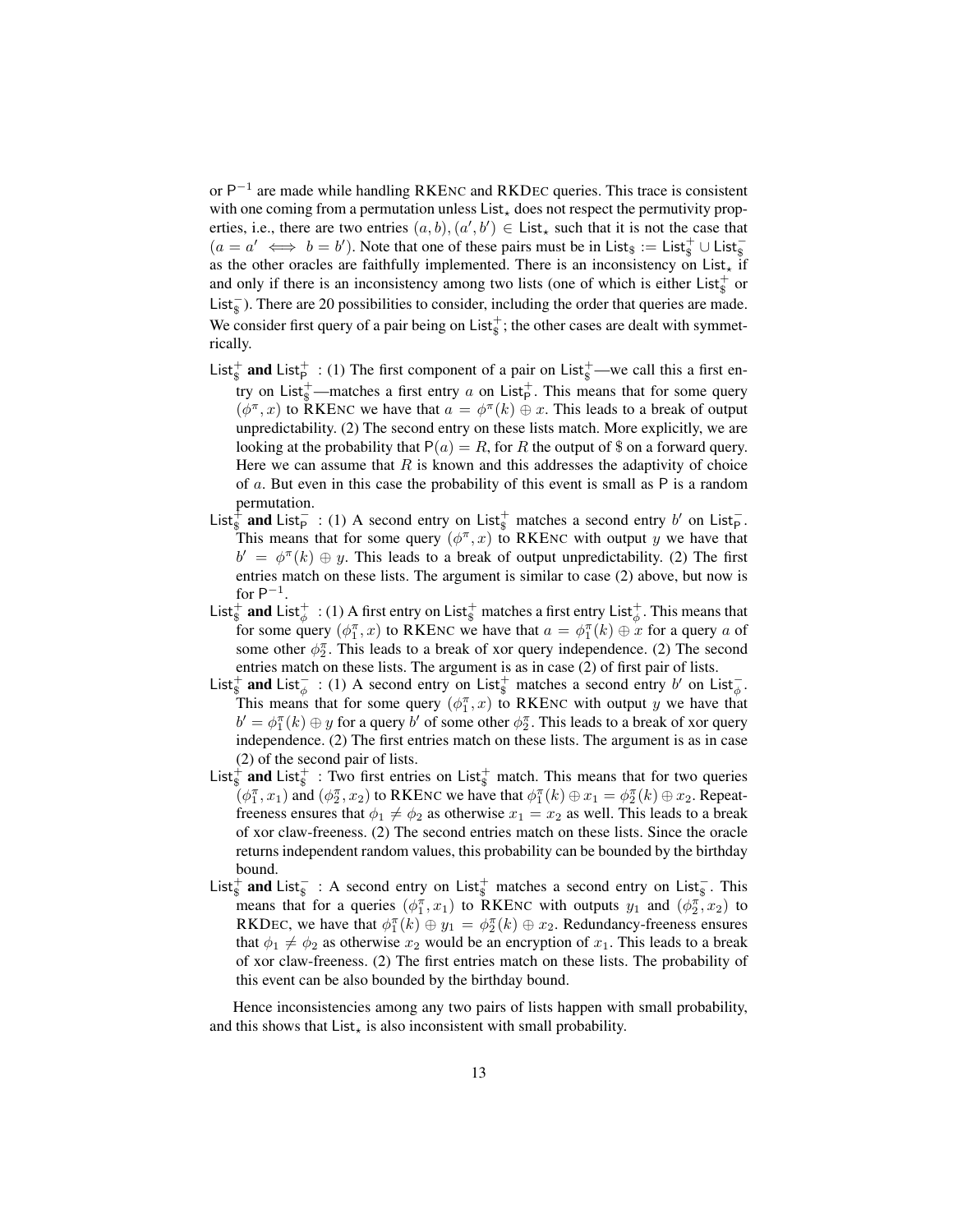## 5 The  $\Phi$ -RKCPA Security of EM<sup> $\pi$ </sup>[1, 1, 1]

The theorem established in the previous section does not encompass  $\Phi^{\oplus}$ -RKA security as this set is not xor claw-free. In this section, we investigate whether an extra round of iteration can extend RKA security to the  $\Phi^{\oplus}$  set. For the two-round EM constructions, up to relabelling, there are 5 simple key schedules:  $[1, 1, 1]$ ,  $[1, 1, 2]$ ,  $[1, 2, 1]$ ,  $[1, 2, 2]$ , and [1, 2, 3]. It is easy to see that offset-switching attacks can be used to attack the  $\Phi^{\oplus}$ -RKCPA security of all but the first of these. In the following subsections we study the RKA security of the only remaining construction,  $EM^{\pi}[1,1,1]$ .

#### 5.1 Weakening the conditions

We start by following a similar proof strategy to that given for  $EM^{\pi}[1, 1]$  and identify a set of restrictions which are strong enough to enable a security proof, yet weak enough to encompass the  $\Phi^{\oplus}$  set. Starting from the CPA environment

$$
\pi(i, x, \sigma), \quad \mathsf{P}_2(\mathsf{P}_1(x \oplus \phi^{\pi}(k)) \oplus \phi^{\pi}(k)) \oplus \phi^{\pi}(k),
$$

we simulate the  $P_2$  oracle forgetfully and move to a setting with oracles

$$
\pi(i, x, \sigma), \quad \mathcal{E}(P_1(x \oplus \phi^{\pi}(k)) \oplus \phi^{\pi}(k)) \oplus \phi^{\pi}(k) \qquad \equiv \qquad \pi(i, x, \sigma), \quad \mathcal{E}().
$$

This game can be also be reached from the ideal game  $\pi(i, x, \sigma)$ , i $E(\phi^{\pi}(k), x)$  via an application of the RP/RF switching lemma [\[8\]](#page-18-15) and the claw-freeness property as in the analysis of  $EM^{\pi}[1, 1]$ .

We now analyze the probability that the second environment simulates the first one in an inconsistent way. We look at inconsistencies which arise due to oracles being queried on the same inputs. The first place such an inconsistency might arise is when A makes an explicit  $\pi$  query  $(2, a, +)$  that matches a query made to \$, i.e.,  $P_1(x \oplus$  $\phi^{\pi}(k)$ )  $\oplus$   $\phi^{\pi}(k) = a$  for some  $(\phi^{\pi}, x)$ . Our first condition below addresses this event; we give a slight strengthening of the condition as we will be using it later on.

FIRST-ORDER OUTPUT UNPREDICTABILITY. Let  $t \geq 1$ . The advantage of an adversary A against the *first-order output unpredictability* of an RKD set  $\Phi$  with access to t ideal permutations is defined via

$$
\mathbf{Adv}_{\Phi,t}^{\mathsf{oup1}}(\mathcal{A}) := \Pr[\exists (i, \sigma, \phi^{\pi}, x, c) \in \mathsf{List} \text{ s.t. } \mathsf{P}_i^{\sigma}(\phi^{\pi}(k) \oplus x) \oplus \phi^{\pi}(k) = c : \newline \mathsf{List} \leftarrow^{\mathsf{s}} \mathcal{A}^{\pi}].
$$

Oracle  $\pi$ , the probability space, and List are defined analogously to the previous definitions. Note that in the RKCPA setting we do not need to consider inconsistencies resulting from inputs to  $P_1^{-1}$  or  $P_2^{-1}$  arising through RKDEC queries, and only need to consider  $(i, \sigma) = (1, +)$  above.

Inconsistencies arising as a result of two RKENC queries (this oracle places queries to \$) lead to the following modification of claw-freeness.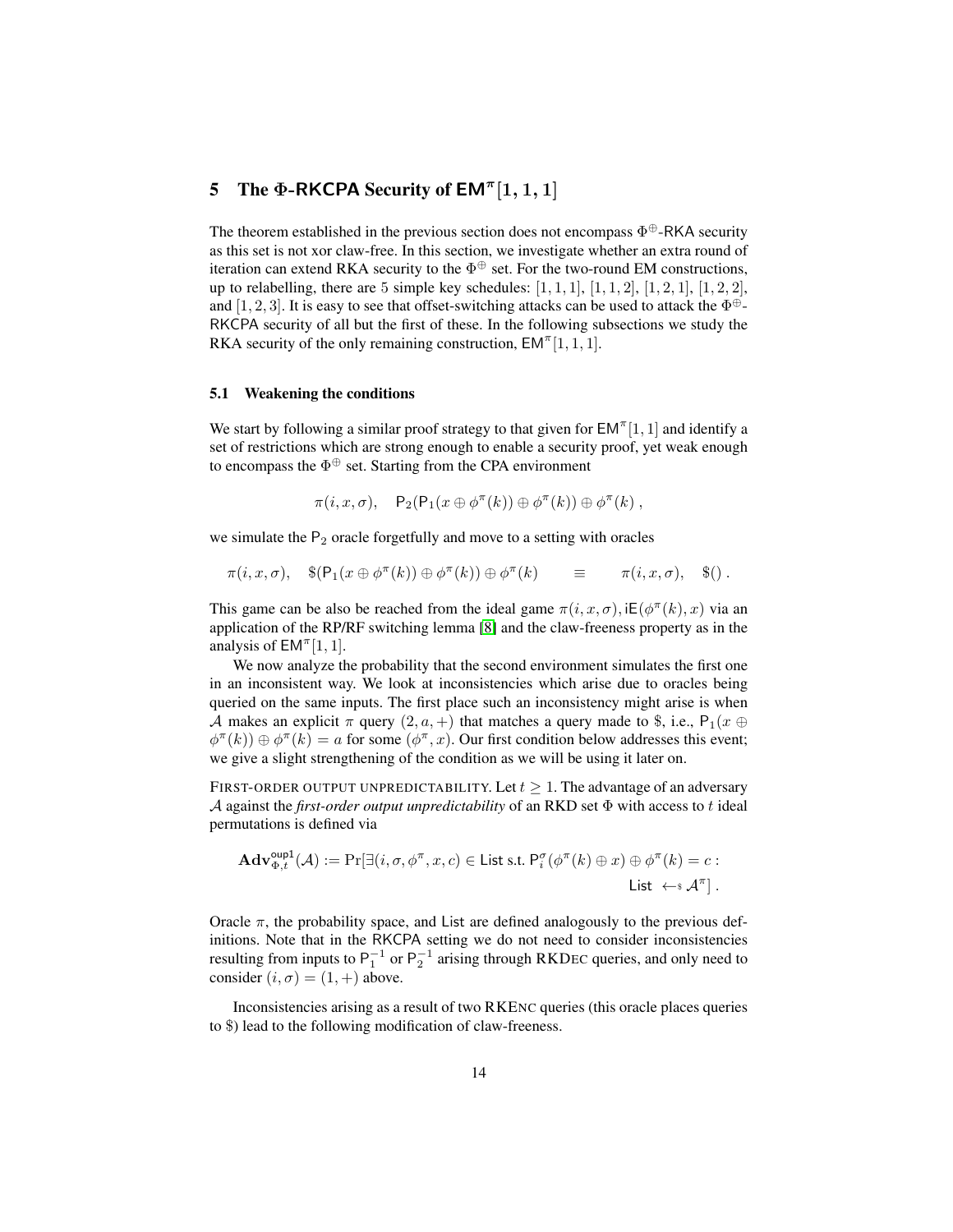FIRST-ORDER CLAW-FREENESS. Let  $t \geq 1$ . The advantage of an adversary A against the *first-order claw-freeness* of an RKD set  $\Phi$  with access to t ideal permutations is defined via

$$
\mathbf{Adv}_{\Phi,t}^{\mathrm{cf1}}(\mathcal{A}) := \Pr[\exists (i, \sigma, \phi_1^{\pi}, x_1, \phi_2^{\pi}, x_2) \in \text{List s.t.}
$$
  

$$
\mathsf{P}_i^{\sigma}(\phi_1^{\pi}(k) \oplus x_1) \oplus \phi_1^{\pi}(k) = \mathsf{P}_i^{\sigma}(\phi_2^{\pi}(k) \oplus x_2) \oplus \phi_2^{\pi}(k) \land \phi_1^{\pi} \neq \phi_2^{\pi} : \text{List } \leftarrow s \mathcal{A}^{\pi}].
$$

We now look at inconsistencies in the simulation due to a mismatch in an RKD query to  $\pi$  and a query to  $\frac{1}{3}$  made via the RKENC oracle. Since only the second function is forgetfully simulated, we require independence of queries for  $P_2$  only. Once again, in the RKCPA setting, restricting the definition to  $(i, \sigma) = (1, +)$  suffices.

FIRST-ORDER QUERY INDEPENDENCE. Let  $t \geq 2$ . The advantage of an adversary A against the *first-order query independence* of an RKD set Φ with access to t ideal permutations is defined via

$$
\mathbf{Adv}_{\Phi,t}^{\text{qil}}(\mathcal{A}) := \Pr[\exists (i, \sigma, \phi_1^{\pi}, x_1, \phi_2^{\pi}) \in \text{List} : (2, \mathsf{P}_i^{\sigma}(\phi_1^{\pi}(k) \oplus x_1) \oplus \phi_1^{\pi}(k), \pm) \in \mathsf{\overline{Qry}}[\phi_2^{\pi}(k)]; \text{List } \leftarrow^{\ast} \mathcal{A}^{\pi}],
$$

where, as before,

$$
\begin{aligned}\n\mathsf{Qry}[\phi^{\pi}(k)] &:= \{(i, x, \sigma) : (i, x, \sigma) \text{ queried to } \pi \text{ by } \phi^{\pi}(k)\}, \\
\overline{\mathsf{Qry}}[\phi^{\pi}(k)] &:= \mathsf{Qry}[\phi^{\pi}(k)] \cup \{(i, \pi(i, x, \sigma), -\sigma) : (i, x, \sigma) \in \mathsf{Qry}[\phi^{\pi}(k)]\} \,.\n\end{aligned}
$$

The new set of conditions identified above allow us to carry out a similar proof strategy to that of Theorem [2](#page-10-0) and establish the following result. (See the full version [\[28\]](#page-19-16) for the details of the proof.)

<span id="page-14-0"></span>**Theorem 3** ( $\Phi$ -RKCPA security of  $EM^{\pi}[1,1,1]$ ). Let  $\Phi$  be an RKD set. Then for any *adversary* A *against the* Φ-RKCPA *security of* EM<sup>π</sup> [1, 1, 1] *with parameters as defined before there are*  $B_{1a}$  *against* OUP1,  $B_{1b}$  *against* OUP,  $B_{2a}$  *against* Q11,  $B_{2b}$  *against* XQI*,* B<sup>3</sup> *against* CF1*, and* B<sup>4</sup> *against* CF *such that*

$$
\begin{aligned} \mathbf{Adv}_{\mathsf{EM}^{\pi}[1,1,1],\Phi,2}^{\mathsf{rkcpa}}(\mathcal{A}) & \leq \mathbf{Adv}_{\Phi,2}^{\mathsf{oup1}}(\mathcal{B}_{1a}) + \mathbf{Adv}_{\Phi,2}^{\mathsf{oup}}(\mathcal{B}_{1b}) + \mathbf{Adv}_{\Phi,2}^{\mathsf{qil}}(\mathcal{B}_{2a}) + \mathbf{Adv}_{\Phi,2}^{\mathsf{vil}}(\mathcal{B}_{2b}) \\ & + 2\mathbf{Adv}_{\Phi,2}^{\mathsf{cfl}}(\mathcal{B}_3) + \mathbf{Adv}_{\Phi,2}^{\mathsf{cfl}}(\mathcal{B}_4) + \frac{q_{em}(q_2 + \sum_{\phi} q_2^{\phi})}{2^n - (q_2 + \sum_{\phi} q_2^{\phi})} + \frac{2q_{em}^2}{2^n} \ , \end{aligned}
$$

where  $\mathcal{B}_{1a}$  and  $\mathcal{B}_{1b}$  output lists of length  $q_2q_{em}$ ,  $\mathcal{B}_{2a}$  and  $\mathcal{B}_{2b}$  lists of length  $q_{em}^2$ ,  $\mathcal{B}_{3}$  a list of length  $q_{em}^2$ , and  $\mathcal{B}_4$  a list of length at most  $q_{em}^2$ .

## 5.2 Φ<sup>⊕</sup>-RKCPA security

We show that the restrictions identified above are weak enough so that the offset RKD set  $\Phi^{\oplus}$  can be shown to satisfy them. We start by showing that for oracle-independent sets,  $\Phi$  is output unpredictable and claw-free if and only if it is first-order output unpredictable and first-order claw-free.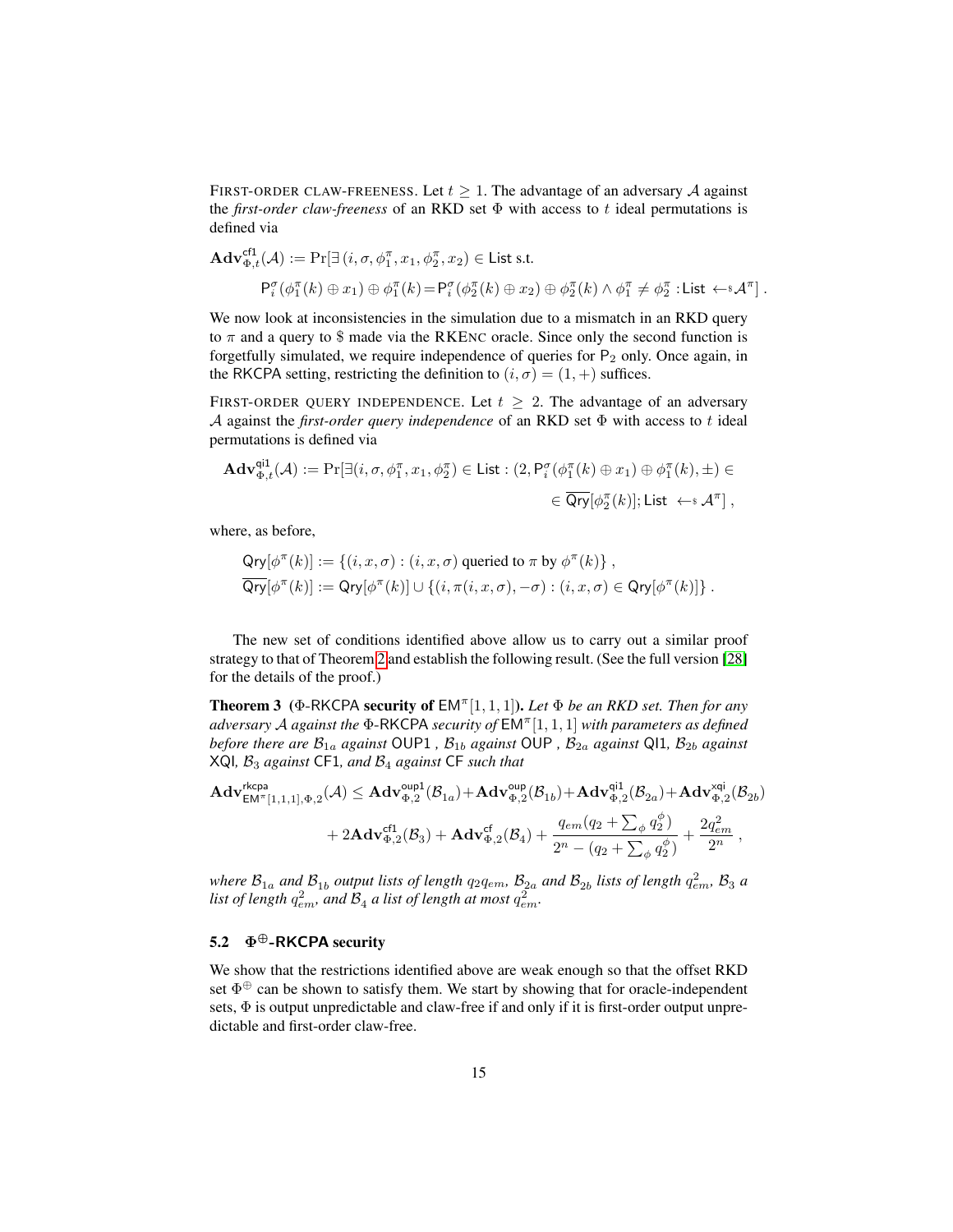Proposition 1 (OUP ∧ CF ⇐⇒ OUP1 ∧ CF1). *Let* Φ *be an oracle-independent RKD set and let*  $t \geq 1$ *. Then for any adversary A against the OUP (resp. CF) game outputting a list of size*  $\ell$  *and placing*  $q_i$  *permutation queries with index i, there is an adversary*  $\mathcal{B}_1$  (resp.  $\mathcal{B}_2$ ) outputting a list of size  $\ell$  (resp.  $\ell$ ) and placing  $q_i + \delta_{1i}\ell$  (resp. qi*) permutation queries with index* i *such that*

$$
\mathbf{Adv}_{\Phi,t}^{\mathsf{oup}}(\mathcal{A})\leq \mathbf{Adv}_{\Phi,t}^{\mathsf{oup1}}(\mathcal{B}_1) \quad \text{and} \quad \mathbf{Adv}_{\Phi,t}^{\mathsf{cf}}(\mathcal{A})\leq \mathbf{Adv}_{\Phi,t}^{\mathsf{cf1}}(\mathcal{B}_2)\ .
$$

*Moreover, for any adversary* A *against* OUP1 *with parameters as before, there is an adversary*  $\mathcal{B}_1$  *against* OUP *outputting a list of size*  $\ell \cdot q_\pi := \ell \cdot \sum_i q_i$ *, where it places* q<sup>i</sup> *permutation queries with index* i *such that*

$$
\mathbf{Adv}_{\Phi,t}^{\mathsf{oup1}}(\mathcal{A}) \leq \mathbf{Adv}_{\Phi,t}^{\mathsf{oup}}(\mathcal{B}_1) + \frac{\ell(q_\pi+1)}{2^n-\ell}
$$

.

.

*Finally, for any adversary* A *against* CF1 *with parameters as before, there are adversaries*  $\mathcal{B}_1$  *and*  $\mathcal{B}_2$ *, where*  $\mathcal{B}_1$  *is as in the previous case, and*  $\mathcal{B}_2$  *outputs a list of size*  $\ell$ *and makes* q<sup>i</sup> *permutation queries with index* i *such that*

$$
\mathbf{Adv}_{\Phi,t}^{\mathsf{cfl}}(\mathcal{A}) \leq \mathbf{Adv}_{\Phi,t}^{\mathsf{oup}}(\mathcal{B}_1) + 2\cdot \mathbf{Adv}_{\Phi,t}^{\mathsf{cf}}(\mathcal{B}_2) + \frac{\ell}{2^n-\ell} + \frac{\ell}{2^n-2\ell}
$$

Bellare and Kohno [\[7\]](#page-18-2) show that the RKD set  $\Phi^{\oplus}$  is output unpredictable with advantage  $\ell/2^n$  for any adversary outputting a list of size  $\ell$ , and claw-free with advantage 0. The above proposition allow us to conclude that this set is also first-order output unpredictable and first-order claw-free.

**Corollary 1.** Let  $t \geq 1$  and suppose  $\Phi^{\oplus}$  is defined with respect to a key space of size  $2^n$ . Then for any  ${\mathcal A}$  outputting a list of at most  $\ell \leq 2^n/4$  and making at most  $q_1$  queries *to its* P<sup>1</sup> *oracle,*

<span id="page-15-0"></span>
$$
\mathbf{Adv}_{\Phi^{\oplus},t}^{\text{oup1}}(\mathcal{A}) \leq \frac{\ell \cdot (q_1+1)}{2^{n-1}} \quad \text{and} \quad \mathbf{Adv}_{\Phi^{\oplus},t}^{\text{cf1}}(\mathcal{A}) \leq \frac{\ell \cdot (q_1+2)}{2^{n-1}} \, .
$$

This corollary together with Theorem [3](#page-14-0) allow us to establish that  $EM^{\pi}[1,1,1]$  is Φ <sup>⊕</sup>-RKCPA secure.

**Corollary 2.** For any adversary A against the  $\Phi^{\oplus}$ -RKCPA security of  $EM^{\pi}[1,1,1]$ *that makes at most*  $q_{\pi}$  *queries to its*  $\pi$  *oracle (of which*  $q_i$  *are to*  $\pi(i, \cdot, \cdot)$ ) *and at most*  $q_{em}$  queries to its RKENC oracle, with  $q_2q_{em}$ ,  $q_{em}^2 \leq 2^n/4$ , we have

$$
\mathbf{Adv}_{\mathsf{EM}^{\pi}[\![1,1,1],\Phi^{\oplus},2}^{\mathsf{rkcpa}}(\mathcal{A}) \leq \frac{q_{em}(q_2 + q_{em})(2q_1 + 5)}{2^n} + \frac{q_2q_{em}}{2^n - q_2}.
$$

We remark that via a direct analysis (but at the expense of modularity) the cubic bound above can be tightened to a quadratic one.

REMARK. The above results raises the question if the security proof can be extended to the CCA setting. Adapting an attack due to Andreeva et al. [\[3\]](#page-18-10) on the indifferentiability of the two-round EM construction to the RKA setting, it can be seen that  $EM^{\pi}[1,1,1]$  is Φ <sup>⊕</sup>-RKCCA insecure. Details are given in the full version [\[28\]](#page-19-16). This attack also applies if  $P_2 = P_1$ .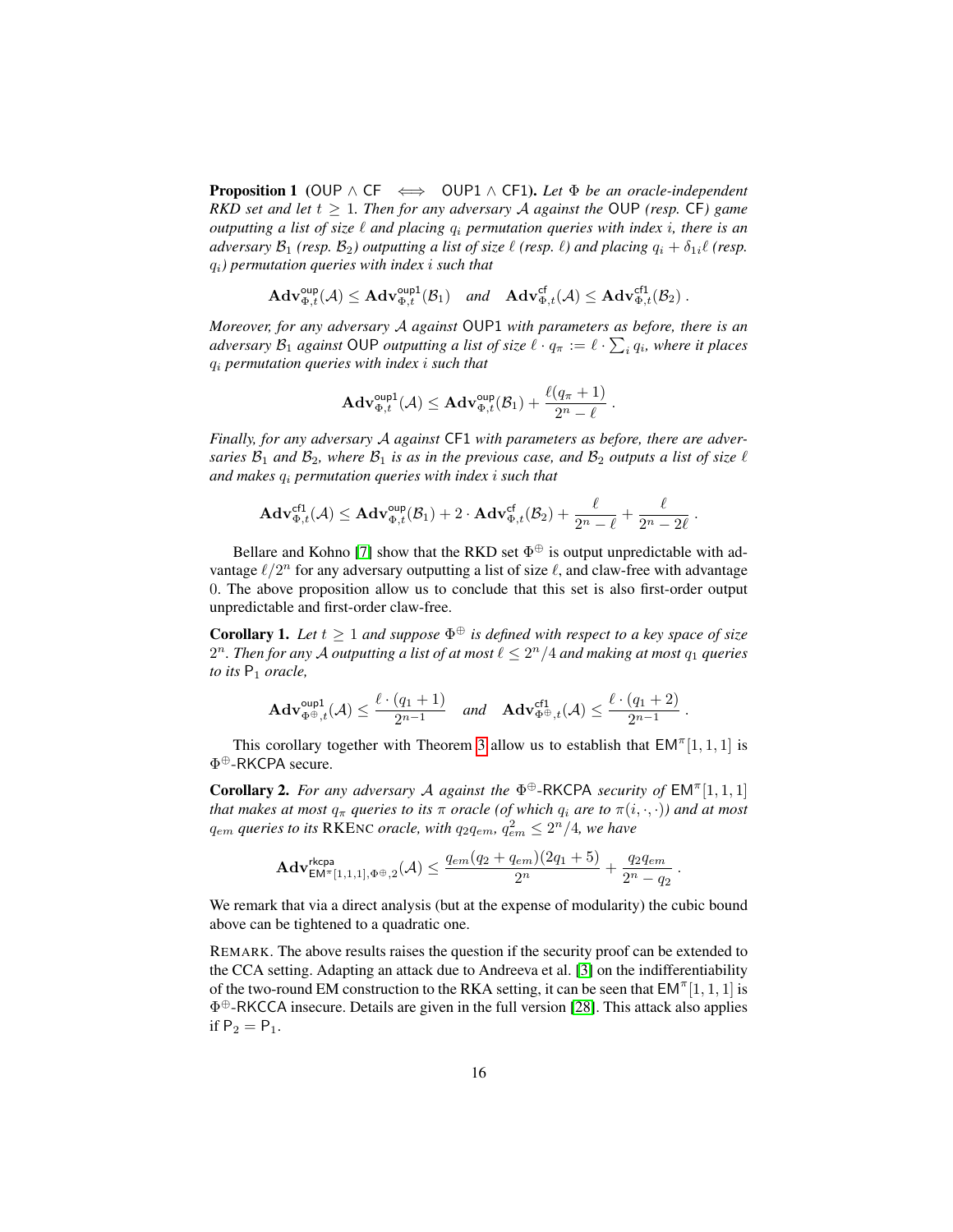## 6 The  $\Phi$ -RKCCA Security of EM<sup> $\pi$ </sup>[1, 1, 1, 1]

Building on the results of the previous sections, we set out to find a key schedule for the iterated Even–Mansour construction that provides Φ <sup>⊕</sup>-RKCCA security. Our previous results show that at least three rounds are necessary. We start by showing that of the fourteen possible simple key schedules for three-round EM, all but one fall prey to  $\Phi^{\oplus}$ -RKCCA attacks. We then show that the remaining  $EM^{\pi}[1,1,1,1]$  construction does indeed provide Φ <sup>⊕</sup>-RKCCA security.

Up to relabeling, then there are 14 possible key schedules for the three-round Even– Mansour schemes. Of these, 9 are susceptible to offset-switching attacks. These are key schedules where a key appears only in the first or the last round and nowhere else, e.g.,  $[1, 2, 2, 2], [1, 2, 2, 3],$  or  $[1, 2, 2, 1].$  This rules out 9 key schedules. Another 4 can be at-tacked using Andreeva et al.'s attack [\[3\]](#page-18-10). These are the  $[1, 1, 2, 1]$ ,  $[1, 2, 1, 1]$ ,  $[1, 1, 2, 2]$ , and [1, 2, 1, 2] schedules. Details are given in the full version of the paper [\[28\]](#page-19-16).

These attacks give a generic 4-query related-key distinguisher for reduced-round LED [\[32\]](#page-19-4) (8 out of 32 rounds for LED-64 and 16 out of 48 for LED-128). Our results lend support to the designers' claim that LED provides good related-key attack security in spite of the simple key schedule, even though they do not apply directly to LED as the round functions are neither random permutations nor independent.

We now show that  $EM^{\pi}[1,1,1,1]$  achieves  $\Phi$ -RKCCA security for sets  $\Phi$  which include, amongst others, the  $\Phi^{\oplus}$  set. As before, we motivate a number of restrictions on  $\Phi$  by considering a simulation strategy and analyzing the inconsistencies that could arise. The adversary in the Φ-RKCCA game with respect to the construction has access to  $\pi$  and the oracles

$$
P_3(P_2(P_1(x \oplus \phi^{\pi}(k)) \oplus \phi^{\pi}(k)) \oplus \phi^{\pi}(k)) \oplus \phi^{\pi}(k)),
$$
  

$$
P_1^{-1}(P_2^{-1}(P_3^{-1}(x \oplus \phi^{\pi}(k)) \oplus \phi^{\pi}(k)) \oplus \phi^{\pi}(k)) \oplus \phi^{\pi}(k).
$$

Once again we aim to simulate the above two oracles by returning uniformly random values. There are at least two way to perform this:

- (a) Simulate the outer permutations in RKENC and RKDEC forgetfully. That is, the  $P_3$  oracle in RKENC and the  $P_1^{-1}$  oracle in RKDEC are forgetfully implemented.
- (b) Simulate the middle oracles  $P_2$  and  $P_2^{-1}$  forgetfully. This will ensure that the inputs to  $P_1^{\pm}$  and  $P_3^{\pm}$  are randomized, and hence their outputs will be also random.

The first approach, although in some sense the more natural one, does not work. This is due to the fact that  $P_1$  (resp.  $P_3$ ) also appear as the first-round permutation in RKENC (resp. RKDEC). An adversary which performs an offset switch can trigger collisions in these oracles without being detected. We therefore adapt the second simulation strategy and for forgetful oracle \$ consider

$$
P_3(\$(P_1(x \oplus \phi^{\pi}(k)) \oplus \phi^{\pi}(k)) \oplus \phi^{\pi}(k)) \oplus \phi^{\pi}(k),
$$
  

$$
P_1^{-1}(\$(P_3^{-1}(x \oplus \phi^{\pi}(k)) \oplus \phi^{\pi}(k)) \oplus \phi^{\pi}(k)) \oplus \phi^{\pi}(k).
$$

We now consider inconsistencies, starting with a query collision between  $\pi$  (from a query of  $A$ ) and  $\$$  arising from either the forward or backwards direction. Here we rely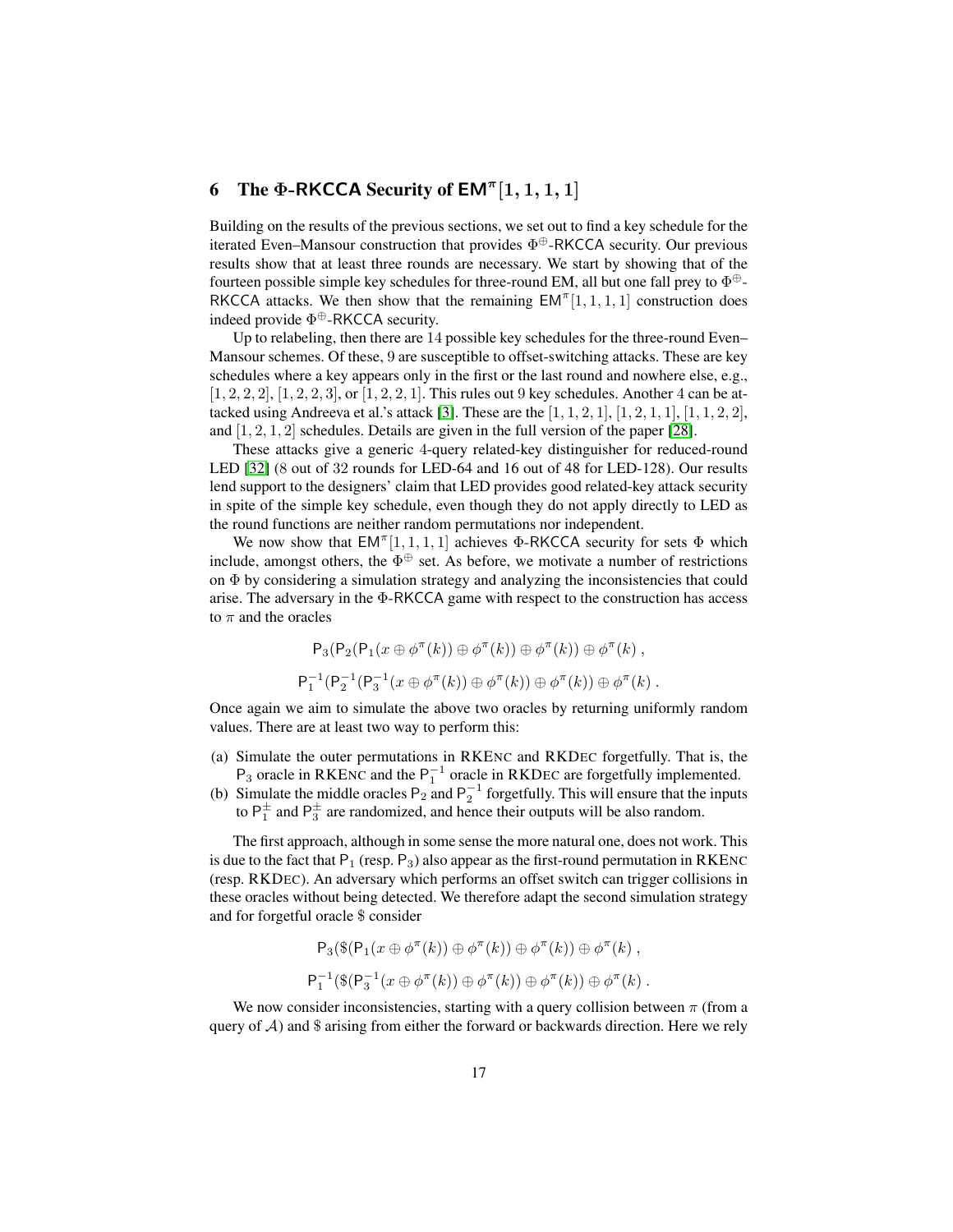on first-order output unpredictability, but note that  $(i, \sigma) = (1, +)$  and  $(i, \sigma) = (3, -)$ will be critically relied on. Collisions arising between an RKD query to  $\pi$  and a \$ query in either direction can be ruled out down to first-order query independence; once again  $(i, \sigma) \in \{(1, +), (3, -)\}\$  will be used. Finally, the probability that a collision occurs as a result of two queries to \$ (due to forward or backward queries) can be bounded by the first-order claw freeness property. As before, inconsistencies also arise due to collisions between the outputs of oracle queries; the probability of this occurring can be bounded information theoretically. Note that here we also rely on independence of queries to the second permutation, but both cases  $(i, \sigma) \in \{(1, +), (3, -)\}\$ in the definition will be used. We formally prove the following theorem in [\[28\]](#page-19-16).

<span id="page-17-3"></span>**Theorem 4** ( $\Phi$ -RKCCA security of  $EM^{\pi}[1,1,1,1]$ ). Let  $\Phi$  be an RKD set. Then for *any adversary* A *against the* Φ-RKCPA *security of* EM<sup>π</sup> [1, 1, 1, 1] *with parameters as before, we have adversaries*  $B_1$ ,  $B_2$ ,  $B_3$ , and  $B_4$  *such that* 

$$
\begin{aligned} \mathbf{Adv}_{\mathsf{EM}^{\pi}[1,1,1,1],\Phi,3}^{\mathsf{rkca}}(\mathcal{A}) \leq & \mathbf{Adv}_{\Phi,3}^{\mathsf{cup1}}(\mathcal{B}_1) + \mathbf{Adv}_{\Phi,3}^{\mathsf{xqi}}(\mathcal{B}_2) + 2\mathbf{Adv}_{\Phi,3}^{\mathsf{cfl}}(\mathcal{B}_3) \\ & + \mathbf{Adv}_{\Phi,3}^{\mathsf{cf}}(\mathcal{B}_4) + \frac{2q_{em}^2}{2^n} + \frac{2q_{em}(q_2 + \sum_{\phi} q_2^{\phi})}{2^n - (q_2 + \sum_{\phi} q_2^{\phi})} \end{aligned} \,,
$$

where  $\mathcal{B}_1$  *outputs a list of length*  $2q_{2qem}$ ,  $\mathcal{B}_2$  *a list of length*  $2q_{em}^2$ ,  $\mathcal{B}_3$  *a list of length*  $q_{em}^2$ , and  $\mathcal{B}_4$  a list of length at most  $q_{em}^2$ .

<span id="page-17-2"></span>Corollary [1](#page-15-0) together with Theorem [4](#page-17-3) allow us to establish that the three-round single-key Even–Manour construction with independent round permutations is  $\Phi^{\oplus}$ -RKCCA secure:

**Corollary 3.** For any adversary A against the  $\Phi^{\oplus}$ -RKCCA security of  $EM^{\pi}[1,1,1,1]$ *with parameters defined as before. Then*

$$
\mathbf{Adv}_{\mathsf{EM}^\pi[1,1,1,1],\Phi^\oplus,3}^{\mathsf{rkcca}}(\mathcal{A}) \leq \frac{2q_{em}(q_2+q_{em})(2q_1+2q_3+9)}{2^n} + \frac{2q_{em}q_2}{2^n-q_2}\ .
$$

Once again, via a direct analysis (but at the expense of modularity) the cubic bound above can be tightened to a quadratic one.

Acknowledgments The authors would like to thank Martijn Stam for discussions on the relation between indifferentiability and RKA security.

### References

- <span id="page-17-1"></span>1. Martin R. Albrecht, Pooya Farshim, Kenneth G. Paterson, and Gaven J. Watson. On cipherdependent related-key attacks in the ideal-cipher model. In Antoine Joux, editor, *FSE 2011*, volume 6733 of *LNCS*, pages 128–145. Springer, February 2011.
- <span id="page-17-0"></span>2. Ross J. Anderson and Markus G. Kuhn. Low Cost Attacks on Tamper Resistant Devices. In Bruce Christianson, Bruno Crispo, T. Mark A. Lomas, and Michael Roe, editors, *Security Protocols, 5th International Workshop, Paris, France, April 7-9, 1997, Proceedings*, volume 1361 of *Lecture Notes in Computer Science*, pages 125–136. Springer, 1997.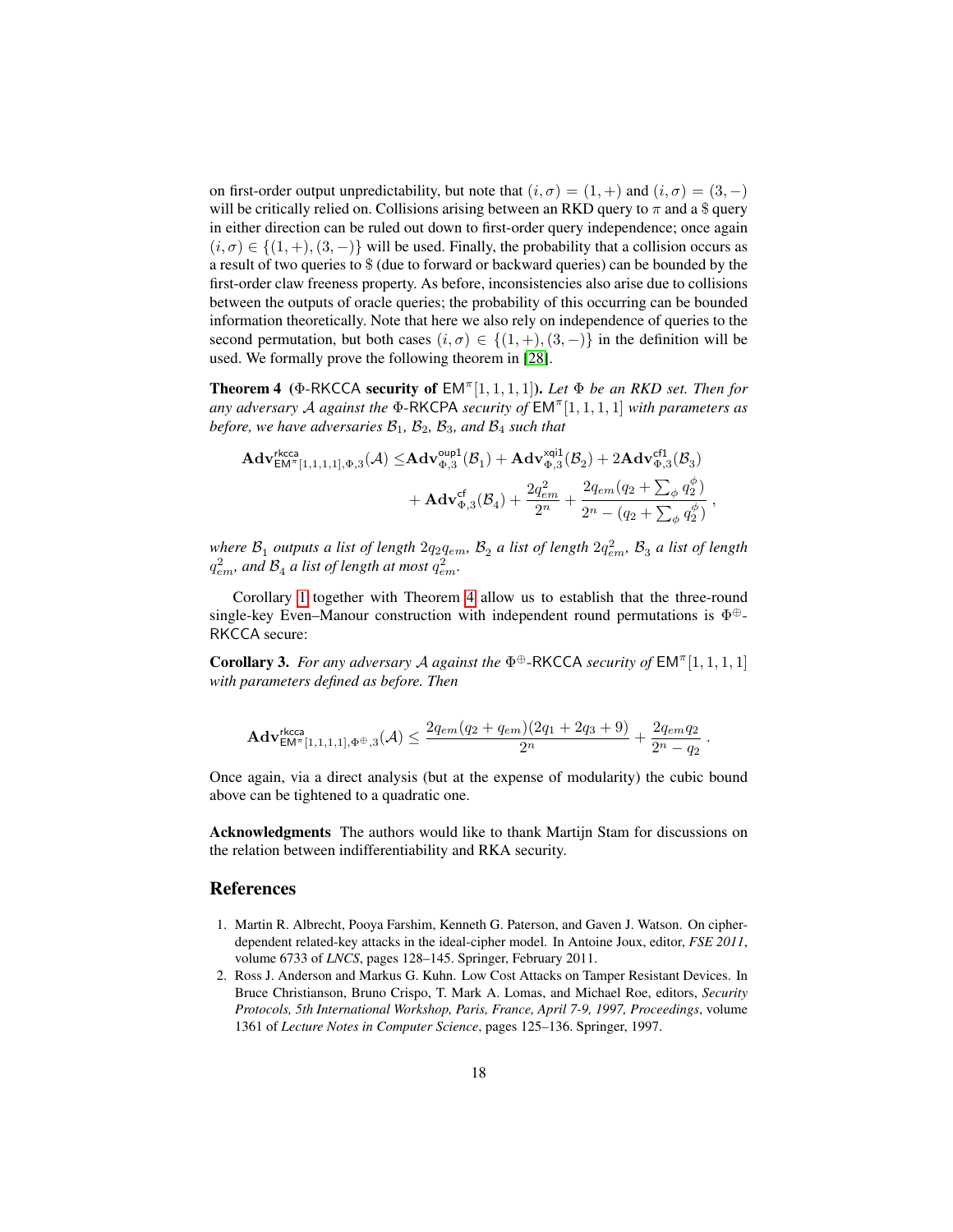- <span id="page-18-10"></span>3. Elena Andreeva, Andrey Bogdanov, Yevgeniy Dodis, Bart Mennink, and John P. Steinberger. On the indifferentiability of key-alternating ciphers. In Ran Canetti and Juan A. Garay, editors, *CRYPTO 2013, Part I*, volume 8042 of *LNCS*, pages 531–550. Springer, August 2013.
- <span id="page-18-14"></span>4. Manuel Barbosa and Pooya Farshim. The related-key analysis of feistel constructions. In Carlos Cid and Christian Rechberger, editors, *FSE 2014*, LNCS. Springer, 2014. (to appear).
- <span id="page-18-3"></span>5. Mihir Bellare and David Cash. Pseudorandom functions and permutations provably secure against related-key attacks. In Tal Rabin, editor, *CRYPTO 2010*, volume 6223 of *LNCS*, pages 666–684. Springer, August 2010.
- <span id="page-18-4"></span>6. Mihir Bellare, David Cash, and Rachel Miller. Cryptography secure against related-key attacks and tampering. In Dong Hoon Lee and Xiaoyun Wang, editors, *ASIACRYPT 2011*, volume 7073 of *LNCS*, pages 486–503. Springer, December 2011.
- <span id="page-18-2"></span>7. Mihir Bellare and Tadayoshi Kohno. A theoretical treatment of related-key attacks: RKA-PRPs, RKA-PRFs, and applications. In Eli Biham, editor, *EUROCRYPT 2003*, volume 2656 of *LNCS*, pages 491–506. Springer, May 2003.
- <span id="page-18-15"></span>8. Mihir Bellare and Phillip Rogaway. The security of triple encryption and a framework for code-based game-playing proofs. In Serge Vaudenay, editor, *EUROCRYPT 2006*, volume 4004 of *LNCS*, pages 409–426. Springer, May / June 2006.
- <span id="page-18-1"></span>9. Eli Biham. New types of cryptanalytic attacks using related keys. *Journal of Cryptology*, 7(4):229–246, 1994.
- <span id="page-18-0"></span>10. Eli Biham. New types of cryptoanalytic attacks using related keys (extended abstract). In Tor Helleseth, editor, *EUROCRYPT'93*, volume 765 of *LNCS*, pages 398–409. Springer, May 1994.
- <span id="page-18-13"></span>11. Alex Biryukov and Dmitry Khovratovich. Related-key cryptanalysis of the full AES-192 and AES-256. In Mitsuru Matsui, editor, *ASIACRYPT 2009*, volume 5912 of *LNCS*, pages 1–18. Springer, December 2009.
- <span id="page-18-12"></span>12. Alex Biryukov, Dmitry Khovratovich, and Ivica Nikolic. Distinguisher and related-key attack on the full AES-256. In Shai Halevi, editor, *CRYPTO 2009*, volume 5677 of *LNCS*, pages 231–249. Springer, August 2009.
- <span id="page-18-11"></span>13. Alex Biryukov and David Wagner. Advanced slide attacks. In Bart Preneel, editor, *EURO-CRYPT 2000*, volume 1807 of *LNCS*, pages 589–606. Springer, May 2000.
- <span id="page-18-5"></span>14. Andrey Bogdanov, Lars R. Knudsen, Gregor Leander, Christof Paar, Axel Poschmann, Matthew J. B. Robshaw, Yannick Seurin, and C. Vikkelsoe. PRESENT: An ultra-lightweight block cipher. In Pascal Paillier and Ingrid Verbauwhede, editors, *CHES 2007*, volume 4727 of *LNCS*, pages 450–466. Springer, September 2007.
- <span id="page-18-7"></span>15. Andrey Bogdanov, Lars R. Knudsen, Gregor Leander, François-Xavier Standaert, John P. Steinberger, and Elmar Tischhauser. Key-alternating ciphers in a provable setting: Encryption using a small number of public permutations - (extended abstract). In David Pointcheval and Thomas Johansson, editors, *EUROCRYPT 2012*, volume 7237 of *LNCS*, pages 45–62. Springer, April 2012.
- <span id="page-18-6"></span>16. Julia Borghoff, Anne Canteaut, Tim Güneysu, Elif Bilge Kavun, Miroslav Knežević, Lars R. Knudsen, Gregor Leander, Ventzislav Nikov, Christof Paar, Christian Rechberger, Peter Rombouts, Søren S. Thomsen, and Tolga Yalçin. PRINCE - A low-latency block cipher for pervasive computing applications - extended abstract. In Xiaoyun Wang and Kazue Sako, editors, *ASIACRYPT 2012*, volume 7658 of *LNCS*, pages 208–225. Springer, December 2012.
- <span id="page-18-9"></span>17. Shan Chen, Rodolphe Lampe, Jooyoung Lee, Yannick Seurin, and John P. Steinberger. Minimizing the two-round Even-Mansour cipher. In Juan A. Garay and Rosario Gennaro, editors, *CRYPTO 2014, Part I*, volume 8616 of *LNCS*, pages 39–56. Springer, August 2014.
- <span id="page-18-8"></span>18. Shan Chen and John P. Steinberger. Tight security bounds for key-alternating ciphers. In Phong Q. Nguyen and Elisabeth Oswald, editors, *EUROCRYPT 2014*, volume 8441 of *LNCS*, pages 327–350. Springer, May 2014.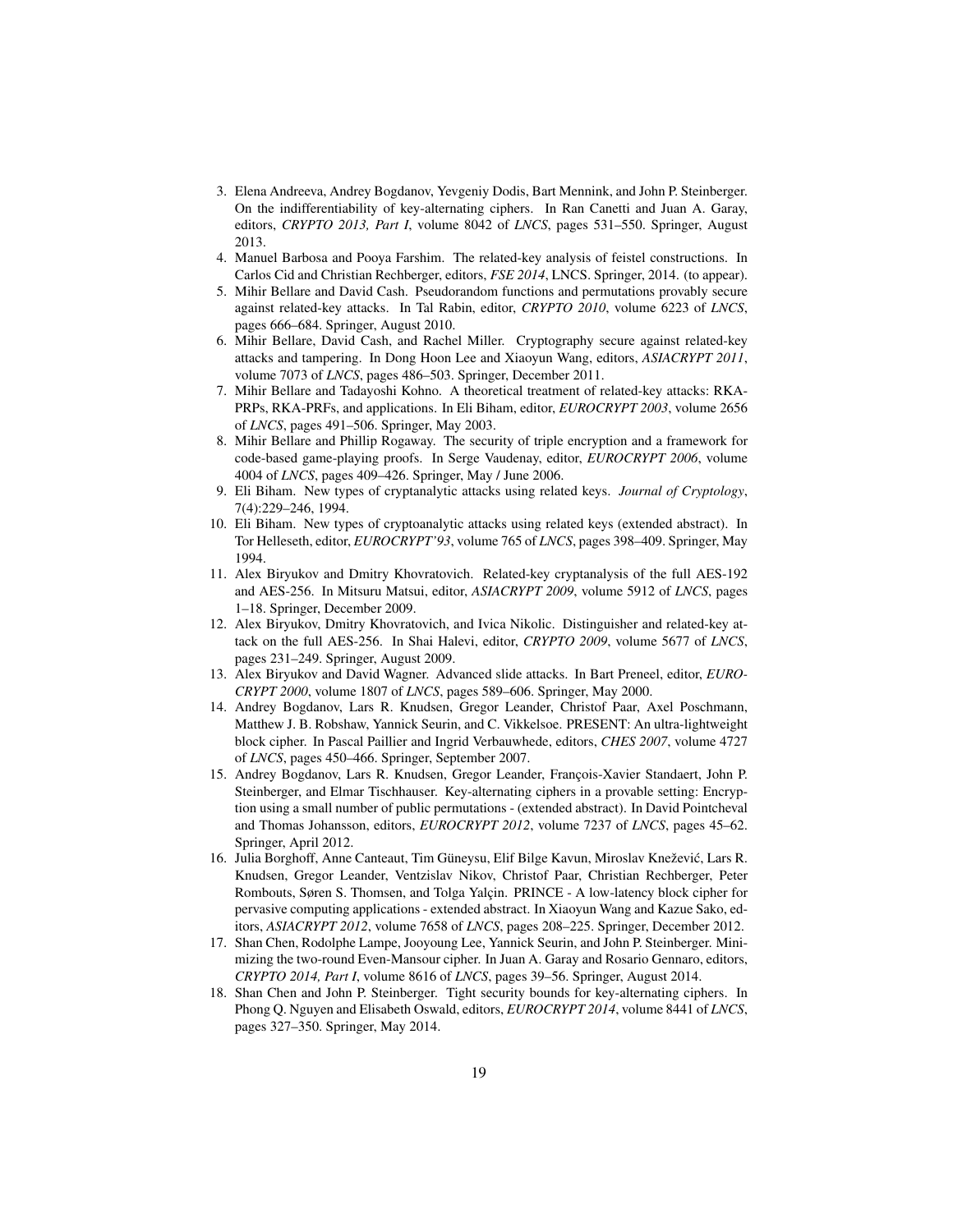- <span id="page-19-14"></span>19. Benoit Cogliati and Yannick Seurin. On the provable security of the iterated Even-Mansour cipher against related-key and chosen-key attacks. In Elisabeth Oswald and Marc Fischlin, editors, *EUROCRYPT 2015, Part I*, volume 9056 of *LNCS*, pages 584–613. Springer, April 2015.
- <span id="page-19-15"></span>20. Benoît Cogliati and Yannick Seurin. On the provable security of the iterated Even-Mansour cipher against related-key and chosen-key attacks. Cryptology ePrint Archive, Report 2015/069, 2015. <http://eprint.iacr.org/2015/069>.
- <span id="page-19-11"></span>21. Joan Daemen. Limitations of the Even-Mansour construction (rump session). In Hideki Imai, Ronald L. Rivest, and Tsutomu Matsumoto, editors, *ASIACRYPT'91*, volume 739 of *LNCS*, pages 495–498. Springer, November 1993.
- <span id="page-19-3"></span>22. Joan Daemen and Vincent Rijmen. The block cipher Rijndael. In Jean-Jacques Quisquater and Bruce Schneier, editors, *Smart Card Research and Applications*, volume 1820 of *Lecture Notes in Computer Science*, pages 277–284. Springer Berlin Heidelberg, 2000.
- <span id="page-19-2"></span>23. Joan Daemen and Vincent Rijmen. The wide trail design strategy. In Bahram Honary, editor, *8th IMA International Conference on Cryptography and Coding*, volume 2260 of *LNCS*, pages 222–238. Springer, December 2001.
- <span id="page-19-10"></span>24. Orr Dunkelman, Nathan Keller, and Adi Shamir. Minimalism in cryptography: The Even-Mansour scheme revisited. In David Pointcheval and Thomas Johansson, editors, *EURO-CRYPT 2012*, volume 7237 of *LNCS*, pages 336–354. Springer, April 2012.
- <span id="page-19-0"></span>25. EMVCo. *EMV Integrated Circuit Card Specifications for Payment Systems, Book 2, Security and Key Management*, June 2008. Version 4.2.
- <span id="page-19-7"></span>26. Shimon Even and Yishay Mansour. A construction of a cipher from a single pseudorandom permutation. In Hideki Imai, Ronald L. Rivest, and Tsutomu Matsumoto, editors, *ASI-ACRYPT'91*, volume 739 of *LNCS*, pages 210–224. Springer, November 1993.
- <span id="page-19-8"></span>27. Shimon Even and Yishay Mansour. A construction of a cipher from a single pseudorandom permutation. *Journal of Cryptology*, 10(3):151–162, 1997.
- <span id="page-19-16"></span>28. Pooya Farshim and Gordon Procter. The related-key security of iterated even-mansour ciphers. Cryptology ePrint Archive, Report 2014/953, 2014. [http://eprint.iacr.](http://eprint.iacr.org/2014/953) [org/2014/953](http://eprint.iacr.org/2014/953).
- <span id="page-19-9"></span>29. Craig Gentry and Zulfikar Ramzan. Eliminating random permutation oracles in the Even-Mansour cipher. In Pil Joong Lee, editor, *ASIACRYPT 2004*, volume 3329 of *LNCS*, pages 32–47. Springer, December 2004.
- <span id="page-19-6"></span>30. Benoît Gérard, Vincent Grosso, María Naya-Plasencia, and François-Xavier Standaert. Block ciphers that are easier to mask: How far can we go? In Guido Bertoni and Jean-Sébastien Coron, editors, *CHES 2013*, volume 8086 of *LNCS*, pages 383-399. Springer, August 2013.
- <span id="page-19-5"></span>31. Zheng Gong, Svetla Nikova, and Yee-Wei Law. KLEIN: a new family of lightweight block ciphers. In *RFID. Security and Privacy*, pages 1–18. Springer Berlin Heidelberg, 2011.
- <span id="page-19-4"></span>32. Jian Guo, Thomas Peyrin, Axel Poschmann, and Matthew J. B. Robshaw. The LED block cipher. In Bart Preneel and Tsuyoshi Takagi, editors, *CHES 2011*, volume 6917 of *LNCS*, pages 326–341. Springer, September / October 2011.
- <span id="page-19-13"></span>33. Thomas Holenstein, Robin Kunzler, and Stefano Tessaro. The equivalence of the random ¨ oracle model and the ideal cipher model, revisited. In Lance Fortnow and Salil P. Vadhan, editors, *43rd ACM STOC*, pages 89–98. ACM Press, June 2011.
- <span id="page-19-1"></span>34. Tetsu Iwata and Tadayoshi Kohno. New security proofs for the 3GPP confidentiality and integrity algorithms. In Bimal K. Roy and Willi Meier, editors, *FSE 2004*, volume 3017 of *LNCS*, pages 427–445. Springer, February 2004.
- <span id="page-19-12"></span>35. Jérémy Jean, Ivica Nikolic, Thomas Peyrin, Lei Wang, and Shuang Wu. Security analysis of PRINCE. In Shiho Moriai, editor, *FSE 2013*, volume 8424 of *LNCS*, pages 92–111. Springer, March 2014.